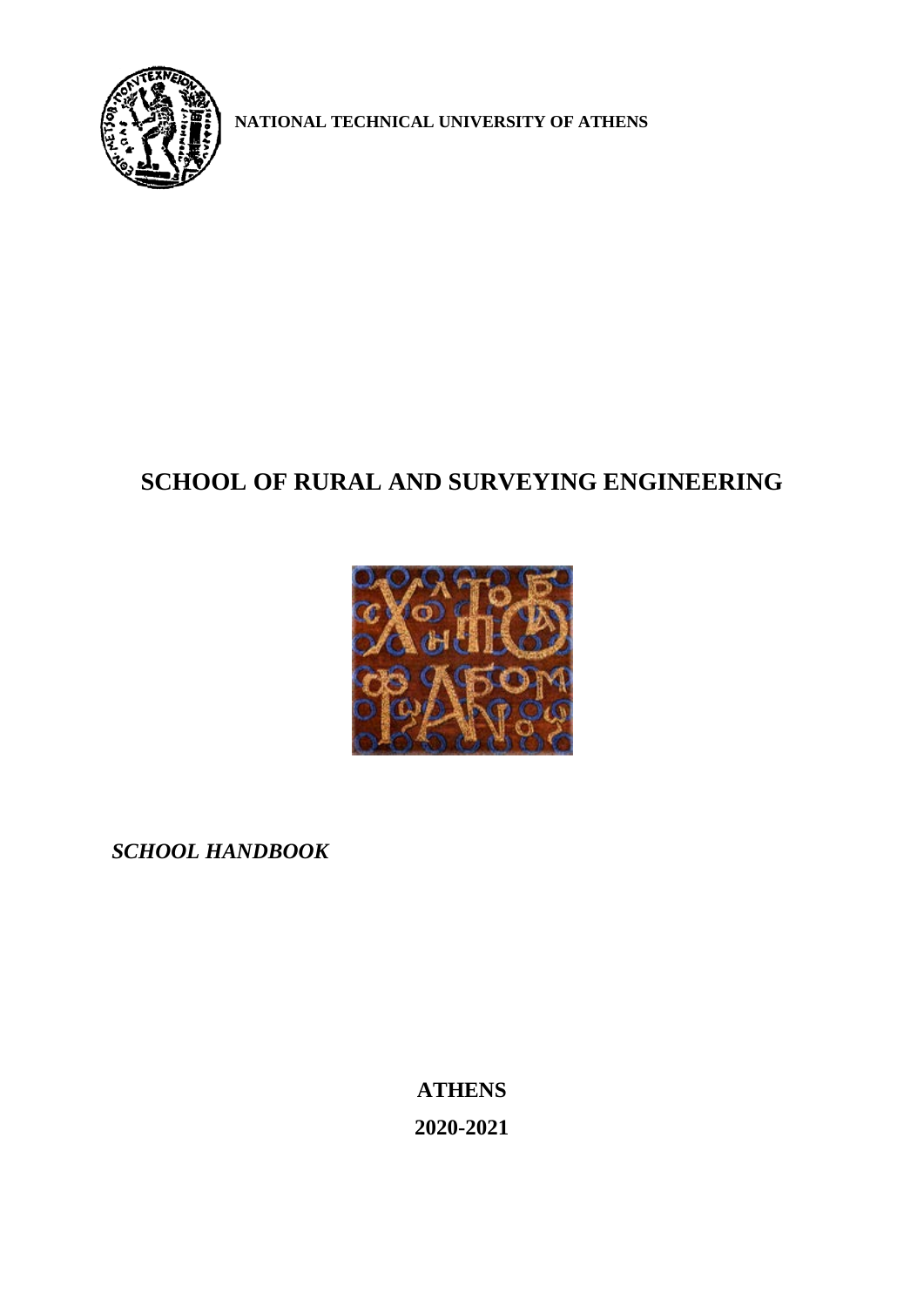# **About this Handbook:**

This handbook is intended to provide a practical guide for the undergraduate student *at the School of Rural and Surveying Engineering* at the National Technical University of Athens*.* Effort is made to have this handbook updated annually.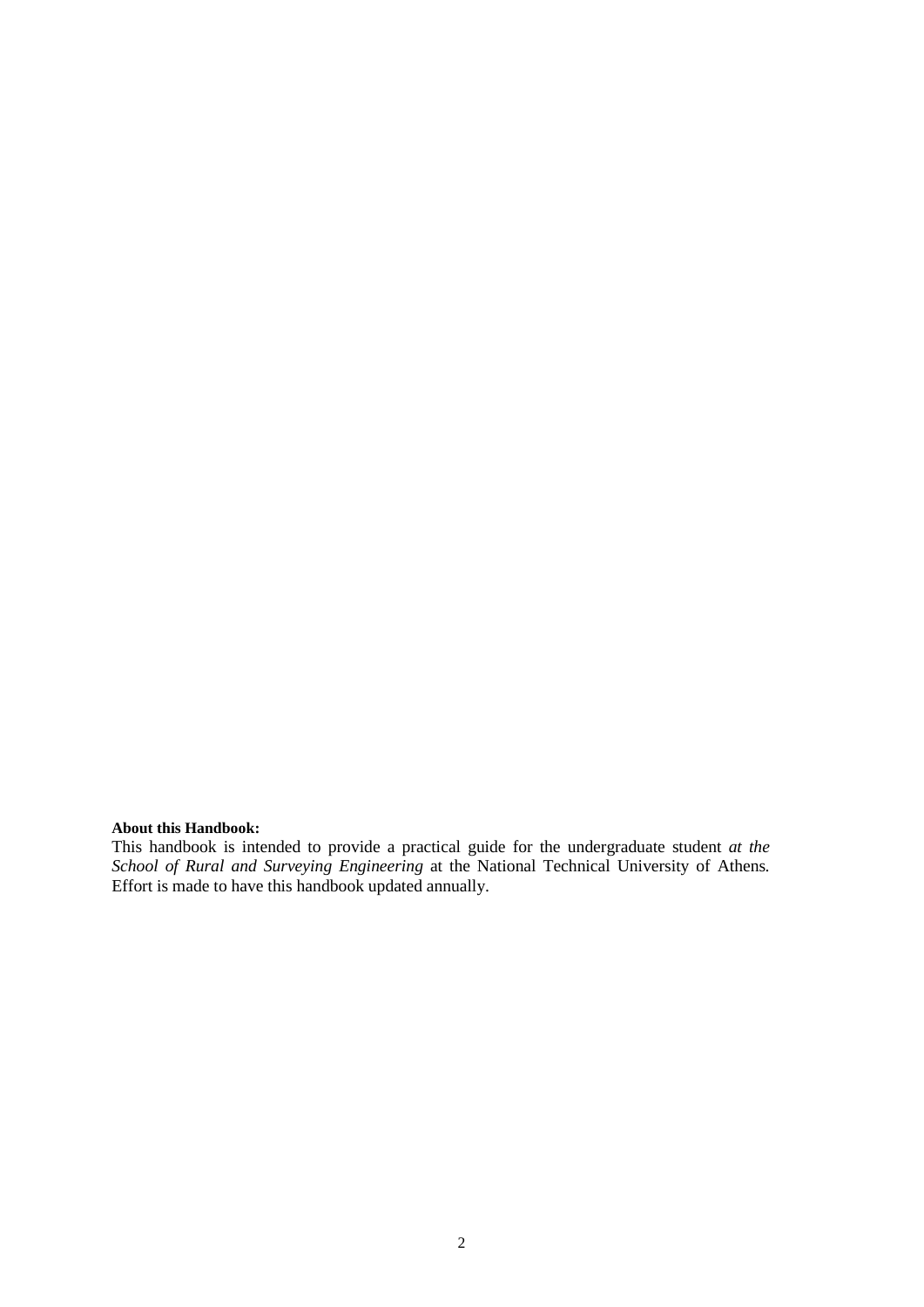# **1. NATIONAL TECHNICAL UNIVERSITY OF ATHENS**

#### **1.1The structure of NTUA**

The *National Technical University of Athens* (NTUA) is a Greek Higher Education Institution (HEI).

The history of NTUA dates back to 1836 when the *Royal School of Arts* was founded and was operating initially on Sundays and holidays. The first reformation took place in 1843; the *School* shifted to daily operation, and its aim was the teaching of industrial and 'fine' arts. A second major change occurred in 1863 with the introduction of theoretical and applied education for managers and technicians in building construction, metal industry, sculpture, painting, ceramics, tanning, soap manufacturing, etc. In 1887, the *School* was upgraded to a higher education establishment for Building Construction Engineers, Architects and Mechanical Engineers. Since then the evolution of NTUA follows the technical and financial development of Greece.

The last major reformation in the organization and administration of NTUA took place in 1917 when NTUA obtained a new structure and established the Schools of Civil, Mechanical & Electrical, Chemical and Surveying Engineers as well as the School of **Architecture** 

The current legal framework for higher education came into effect in 1982. In accordance with this, NTUA is divided into 9 **Schools**, as follows:

- 1. **School** of *Civil* Engineering
- 2. **School** of *Mechanical* Engineering
- 3. **School** of *Electrical* Engineering
- 4. **School** of *Architecture*
- **School** of *Chemical* Engineering
- 6. **School** of *Rural & Surveying* Engineering
- 7. **School** of *Mineral & Metallurgic* Engineering
- 8. **School** of *Naval Architecture & Marine* Engineering
- 9. **School** of **Applied Mathematics and Physical Science**.

As prescribed by law, each School is administered by a *General Assembly* comprising **the Teaching and Research Personnel** (TRP: Professors, Associate Professors, Assistant Professors and Lecturers) and the representative of the **Scientific and Teaching Personnel** (STP: Assistants and Research Associates), the **Administrative and Technical Personnel** (ATP) and the **Students**. Certain matters of minor importance are handled by an *Executive Board*.

A Special Electorate elects a professor or associate professor as *President* of the Department and another member of the same rank as *Deputy President.*

Each School is subdivided into **Departments** covering scientific areas. Departments are also administered by General Assemblies which are similar to the School's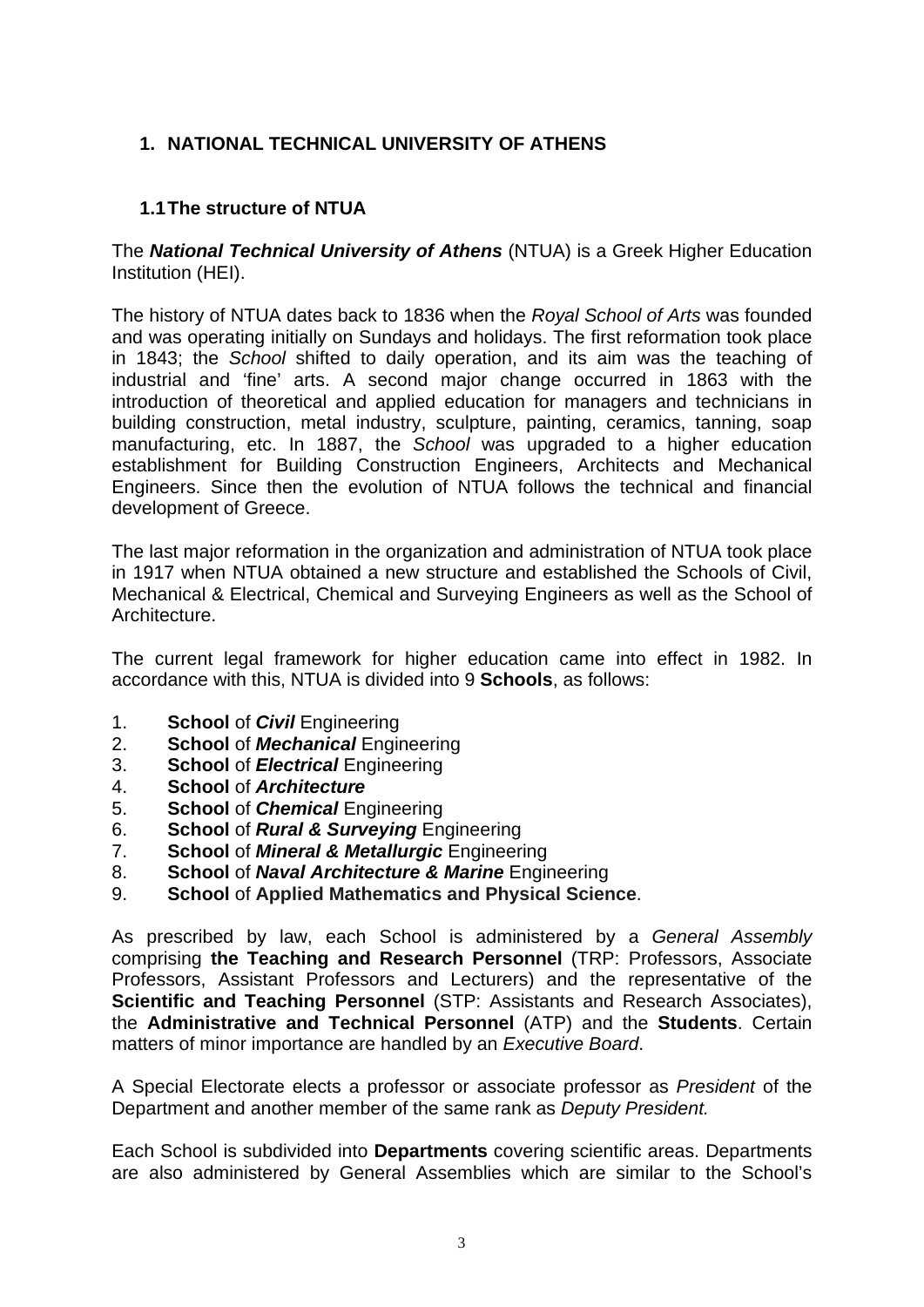assembly. The Head of a Department, called *Director*, is elected amongst professors and associate Professors by the Departments's General Assembly.

Finally, there may be further subdivisions in the form of **Laboratories** which deal with specific scientific areas. Each Laboratory is headed by a professor, or an associate professor or an assistant professor but administratively it belongs to a Departments or directly to the School.

NTUA's general administration is established by the University **Senate** which consists of the Deans of the Schools, representatives of STP, the Special Research Personnel (SRP), representatives of ATP, the administration staff and the students.

The Senate is headed by the *Rector* and two *Vice Rectors* who are professors or associate professors elected by a special electorate comprising NTUA TRP and representatives from the remaining groups of staff and students.

# **1.2 Structure, Mission and Objectives of Undergraduate Studies**

The main strategic choice of NTUA is to maintain and strengthen its position, as a distinguished HEI of Science and Technology nationally and internationally. Thus, its main mission is to maintain a high level in the undergraduate studies. The term "Undergraduate" indicates the time before the award of the *Diploma*, taking into account the equivalence of the NTUA diploma with Integrated M.Sc. and M.Eng. NTUA prepares the Undergraduate Studies Programs and implements them based on the following structure, mission, and objectives:

#### A. *Maintaining the solid structure and enriching the studies with a modern vision and a specific mission*:

The structure of the five-year studies is maintained with emphasis on strong theoretical foundation courses, core courses in the scientific area of each Diploma, a competent set of in-depth courses and the elaboration of a high level Diploma Thesis.

B. *Realizing the wider social role of NTUA graduates. in the 21st century studies provide*:

- Systematic and continuous development for the effective utilization of science and technology
- Balanced shape of NTUA student's personality during the period of undergraduate studies

# **1.3Structure of Studies**

Studies in all the Schools of NTUA cover a full and uniform five-year duration. They are subdivided into ten (10) independent academic semesters, of which the odd represent the winter semesters and the even represent the spring semesters.

The 10th semester is dedicated for the elaboration of the diploma thesis, the assignment of which is performed at the 9th semester.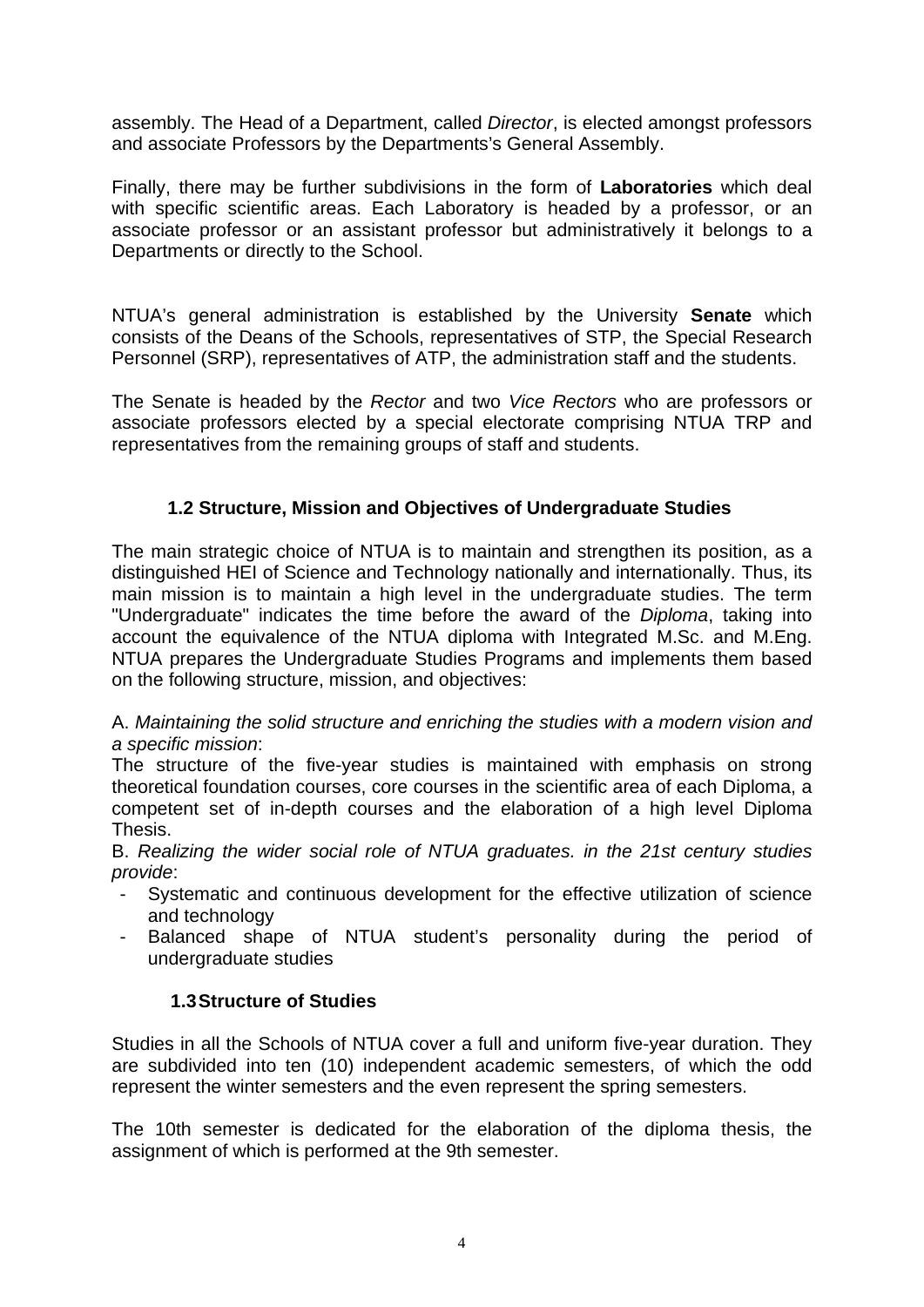'Internship' is an Elective course (8th semester) of the School of Rural and Surveying Engineering (SRSE) of NTUA included in the curriculum of the School [course code: 6240].

With regards registrations, transfers, etc. for a candidate to be accepted in the Schools of NTUA, the semester (winter or spring) of the academic year is determined by a decision of the School.

e. The structure of studies within the semester is defined in detail by the Academic Calendar, which is decided and approved by the Senate of the NTUA. every year.

# **1.4 The Academic Calendar**

The academic year begins on the *1st of September* of each calendar year and ends on the *31st of August* of the following year. The education period of each academic year is structured in two semesters, the '*winter'* and the '*spring'*. All undergraduate course programs in every School of NTUA, are part of a single "Academic calendar". According to the existing provisions, each semester includes at least thirteen (13) full weeks for the teaching of the courses.

During the winter and spring semesters, there are no courses and exams on the following dates:

- a*. Winter semester*
- 28th of October
- 17th of November
- Christmas and New Year holiday season from December 23rd to January 6th
- 30th of January

*b. Spring semester*

- Clean Monday
- March 25th
- Easter holidays, which begin on Holy Monday and end on St. Thomas Sunday
- May Day
- Day of the Holy Spirit

#### **1.5 Consulting Professor**

Following the publication of the list of the first -year enrolled students, the Dean of the School appoints a faculty member as a Study Advisor for each new student, with the essential duties of guiding and supporting him / her in matters related to his / her entire academic career and the duration of his / her studies at the School.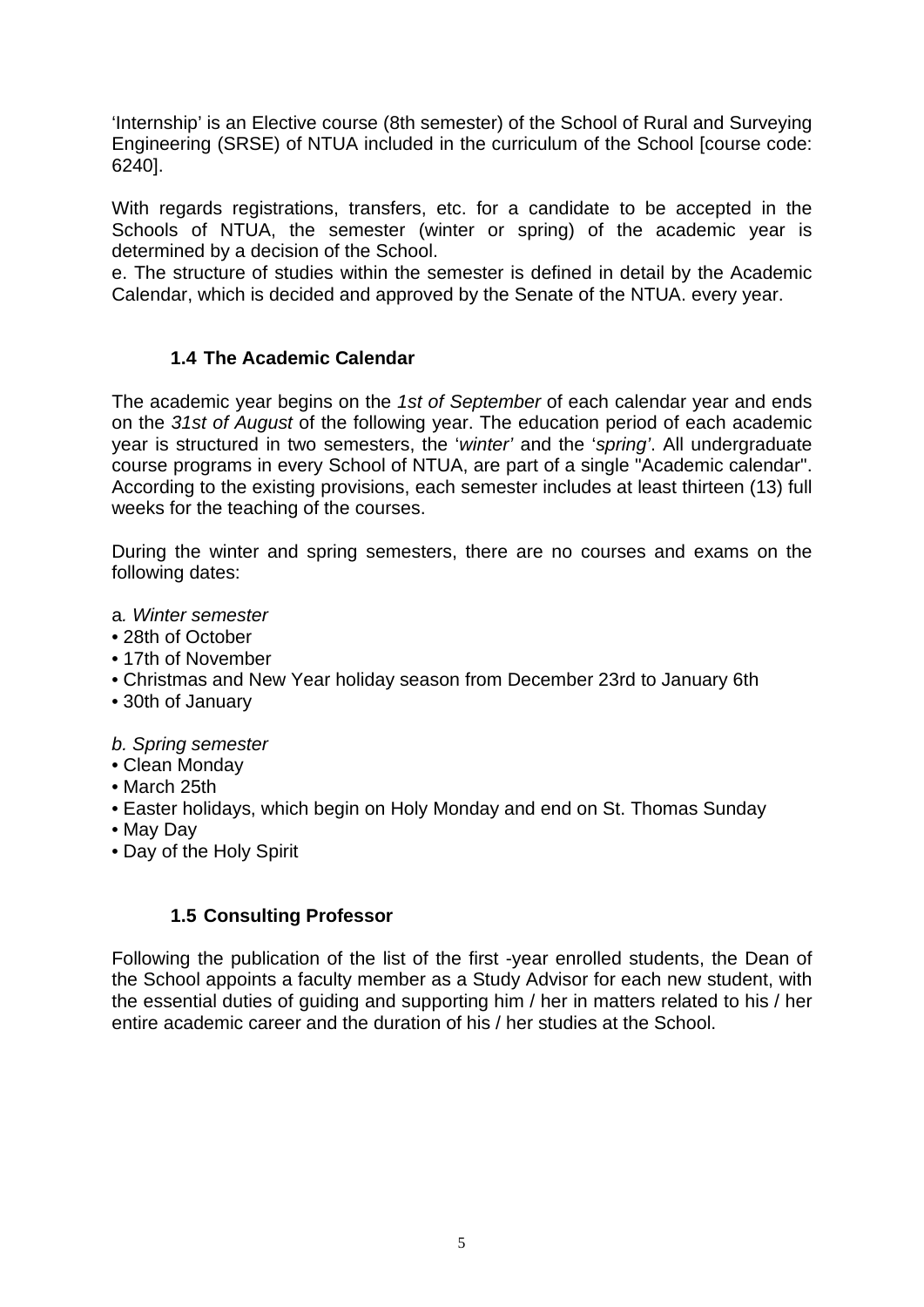#### **2 SCHOOL OF RURAL AND SURVEYING ENGINEERING**

The **School of Rural and Surveying Engineering** was founded in 1917 as *'Higher School of Surveying Engineering'*. Initially, three years of study were required to obtain a diploma, but in 1930 this was increased to four years with the Department renamed as *'Higher School of Rural and Surveying Engineering'*

The leading professor of the *School of Rural and Surveying Engineering* as well as the inspirer of the changes that occurred in 1930 was **Demetrios Lambadarios**. Prof. Lambadarios was a member of the *Academy of Athens,* Rector of NTUA during 1928 to 1933 and Dean of the School for many years. Today, the School's main building in Zographou campus carries his name.

In 1974, the School's curriculum was extended to five years under the leadership of Emeritus Professor George Veis, and in 1982 the School's title was changed to *'School of Rural and Surveying Engineering'*. In 2001, in recognition of the Emeritus Professor Mr. G. Veis' offer to the School and NTUA, the second building of SRSE was named as 'Veis Building'. To date, the official name is SCHOOL OF RURAL AND SURVEYING ENGINEERING (SRSE).

| Academic Year | President       | <b>Deputy President</b> |
|---------------|-----------------|-------------------------|
| 1983-84       | D. Balodimos    | ---                     |
| 1984-86       | D. Balodimos    | ---                     |
| 1986-88       | D. Balodimos    | E. Marketos             |
| 1988-90       | C. Koutsopoulos | G. Veis                 |
| 1990-92       | H. Billiris     | C. Koutsopoulos         |
| 1992-94       | H. Billiris     | G. Veis                 |
| 1994-96       | D. Balodimos    | G. Veis                 |
| 1996-98       | D. Balodimos    | H. Billiris             |
| 1998-00       | A. Balodimou    | A. Georgopoulos         |

The SRSE Heads served since 1983 are a follows:

The School of Rural and Surveying Engineering according to law N4009 / 2011 is considered as one-part School and is administered by the one, elected by the School and appointed by the Rector, Dean.

The Deans of SRSE since 2003 have been

| Academic Year | Dean            |
|---------------|-----------------|
| 2013-2014     | A. Siolas       |
| 2014-2018     | M. Kavouras     |
| 2018- to date | l Ch. Ioannidis |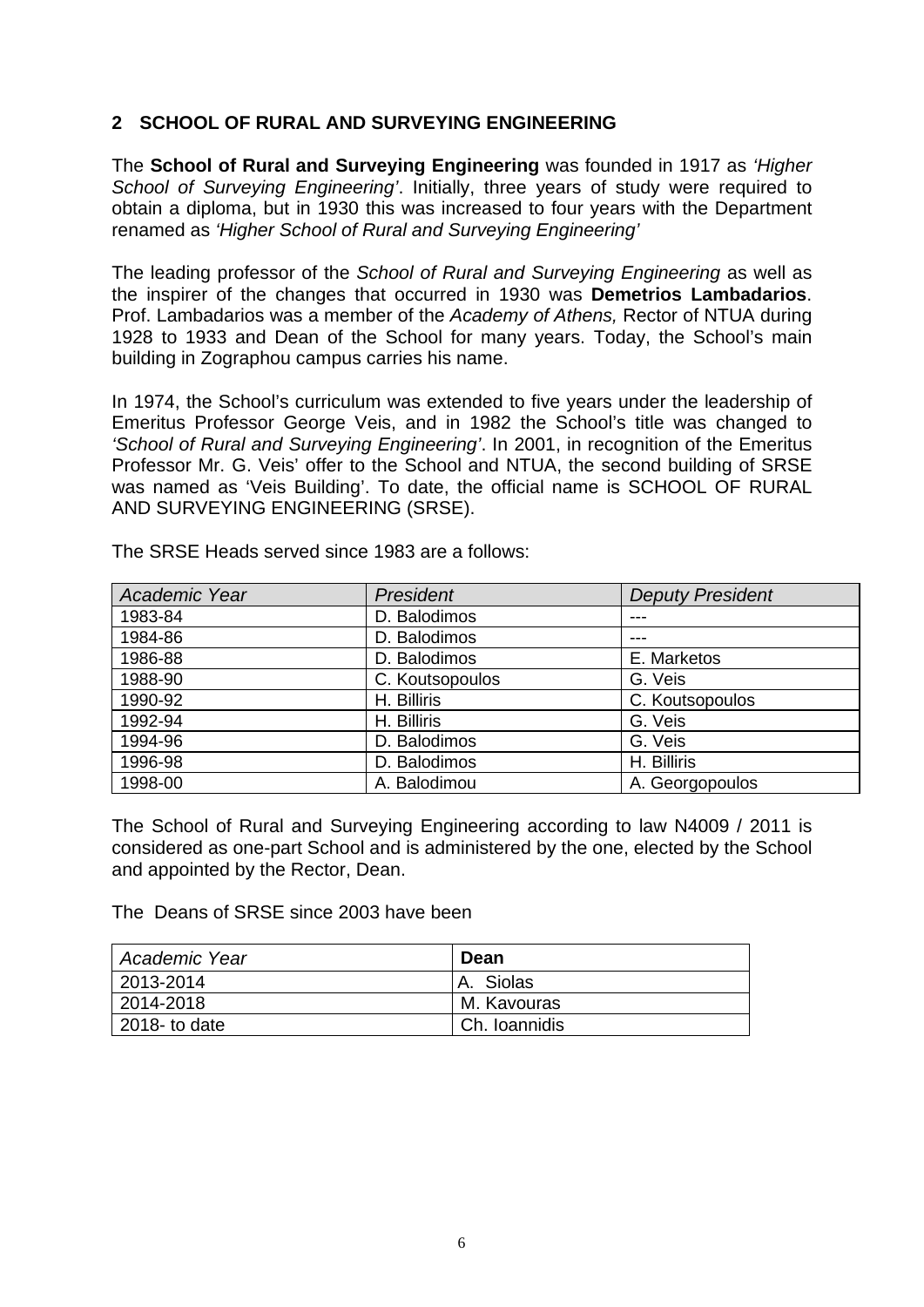In accordance with a decision of the general assembly taken on 26 April 1983, the School is divided into three Departments:

#### 1. Department of *Topography*

*Deals with the development of measurement methods and techniques, and their application in topographic, photogrammetric, hydrographic, geodetic and geophysical surveys.*

#### *2.* Department of *Geography and Regional Planning*

*Deals with the analysis, elaboration and interpretation of qualitative and quantitative entities in geographical space, and their inter-relationship and variation process in investigating problems of regional planning.*

#### *3.* Department of *Infrastructure Works and Rural Development*.

*Deals with planning and construction which contribute to the development of rural areas.*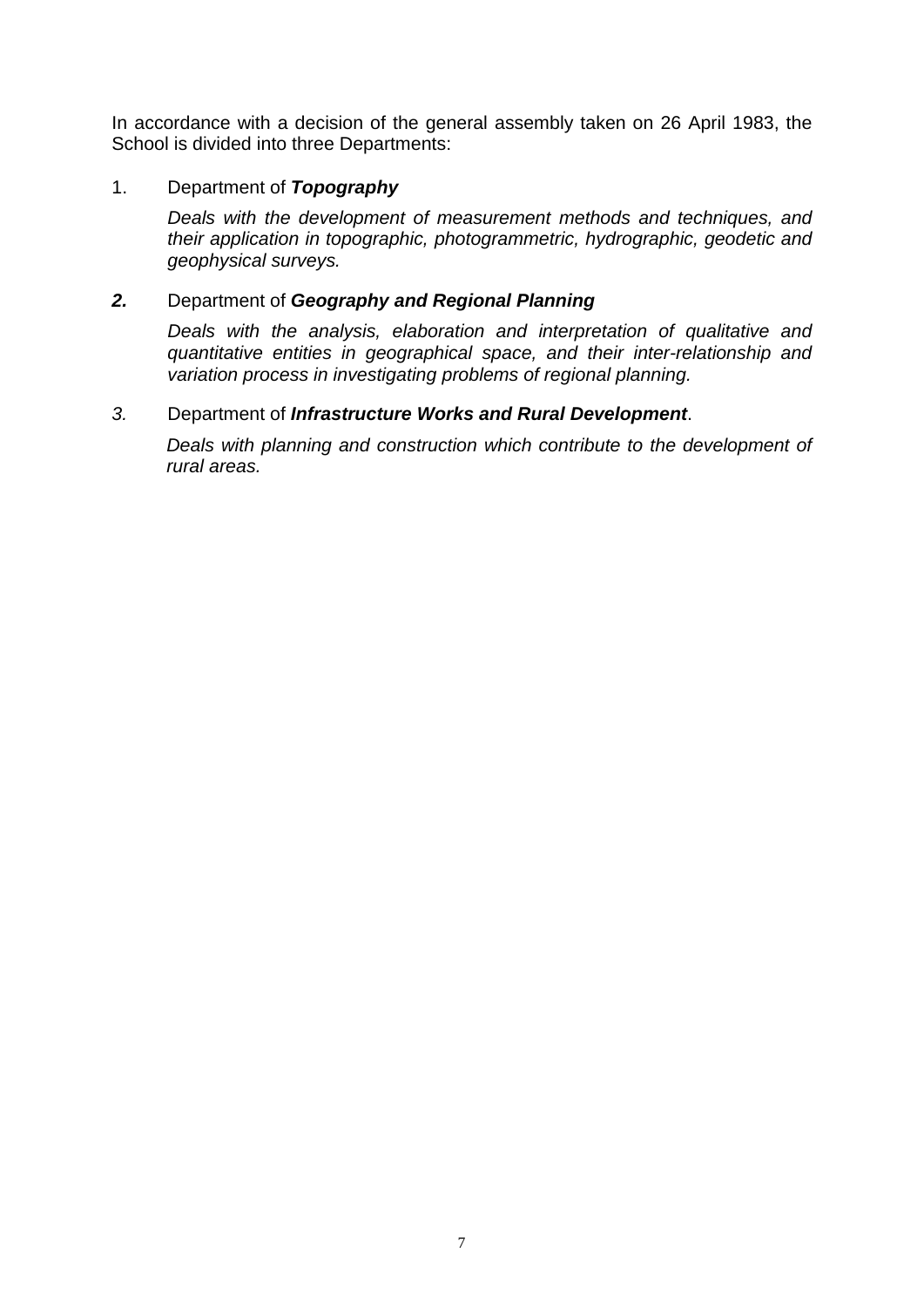#### **Department of Topography**

*Director: Prof. V. Gikas*

#### *LABORATORIES*

- Laboratory of Geodesy *Director: Prof. G. Pantazis*
- Laboratory of Remote Sensing  *Director: Prof. D. Argialas*
- Laboratory of Photogrammetry  *Director: Prof. A. Georgopoulos*
- Laboratory of Cartography  *Director: Prof. M. Kavouras*
- Dionysos Satellite Observatory  *Director: Prof. M. Tsakiri*

#### **FACULTY**

#### **PROFESSORS ASSOCIATE**

Argialas D. Veskoukis V. Arabatzi Ο. Telioni Ε. Georgopoulos A. Doulamis Α. Kokla M. Gikas V. Doulamis Ν. Milas P. Dimopoulu E. Karantzalos Κ. Pateraki Μ. Ioannidis Ch. Kavouras M Karathanasi V. Nakos V. Pantazis G. Potsiou H. Tsakiri M.

# **PROFESSORS**

# **ASSISTANT PROFESSORS**

#### **LECTURES**

#### **Scientific Collaborators**

#### **Administrative and Technical Personnel**

Makris G. Andronis Β. Piniotis G. Vamboukakis K. Vassili-Vasiliou Κ. Tomai E., Dr. Zisopoulos Α. Soile S. Ιosifidis Χ. Karamanou Α., Dr. Kolokousis P., Dr. Labropoulos A., Dr. Hliveroy R. Marinou A., Dr Bithas Α. Panopoulos G., DR. Papagianni A.

Tsini D. Tsinis Δ.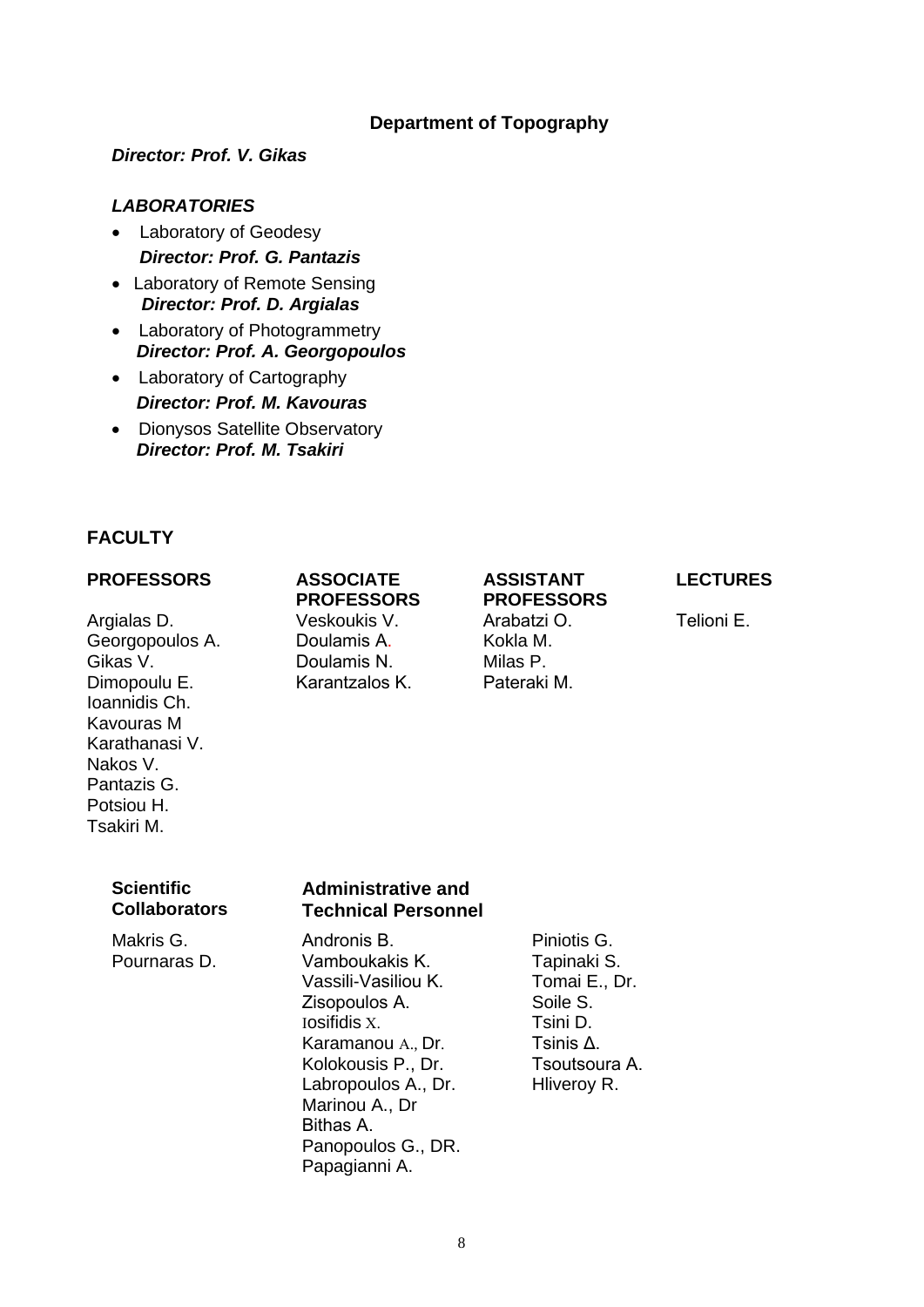Galanis Ι. (Galanis L. (Galanis E. (Galanis E. (Galanis E. (Galanis E. (Galanis E. (Galanis E. (Galanis E. (Ga<br>
State And Albert Counter Albert Counter Albert Counter Albert Counter Albert Counter Albert Counter Albert Co Massinas Β. Bezerianou Μ. Raptakis Κ. Sioulsi Α. Stamou L. Tzelepis Ν.

#### **Technical Personnel Administrative Personnel**

Koutrelakos D.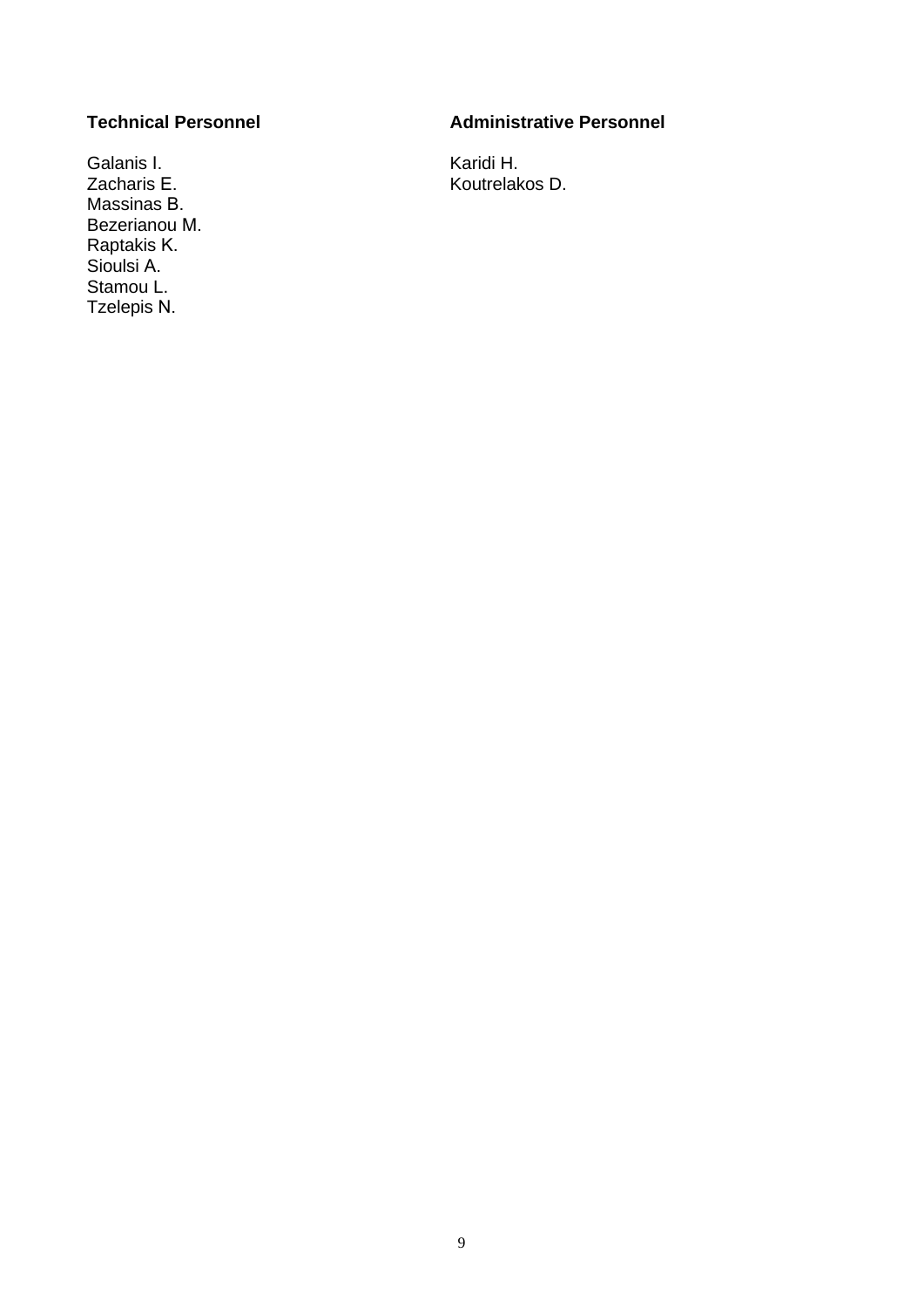# **Department of Geography and Regional Planning**

#### *Director: Prof. G. Photis*

#### *LABORATORIES*

- Laboratory of Geography  *Director: Prof. G. Photis*
- Laboratory of Physical Geography and Environmental Impact  *Director: Prof. M. Papadopoulou*

#### **FACULTY**

#### **Professor Assistant Professor**

Papadopoulou Μ. Photis G. Stratigea Α.

Bakogiannis Ε.

#### **Administrative and Technical Personnel Technical Personnel** Athanasopoulos K., Dr. Kassiou S.

Darra Α., Dr. Kremizi, F. Dimitriou A. Lekka A., Dr. Papakonstantinou D., Dr. Pigaki M., Dr. Stamou D. Hatzihrostos Th., Dr.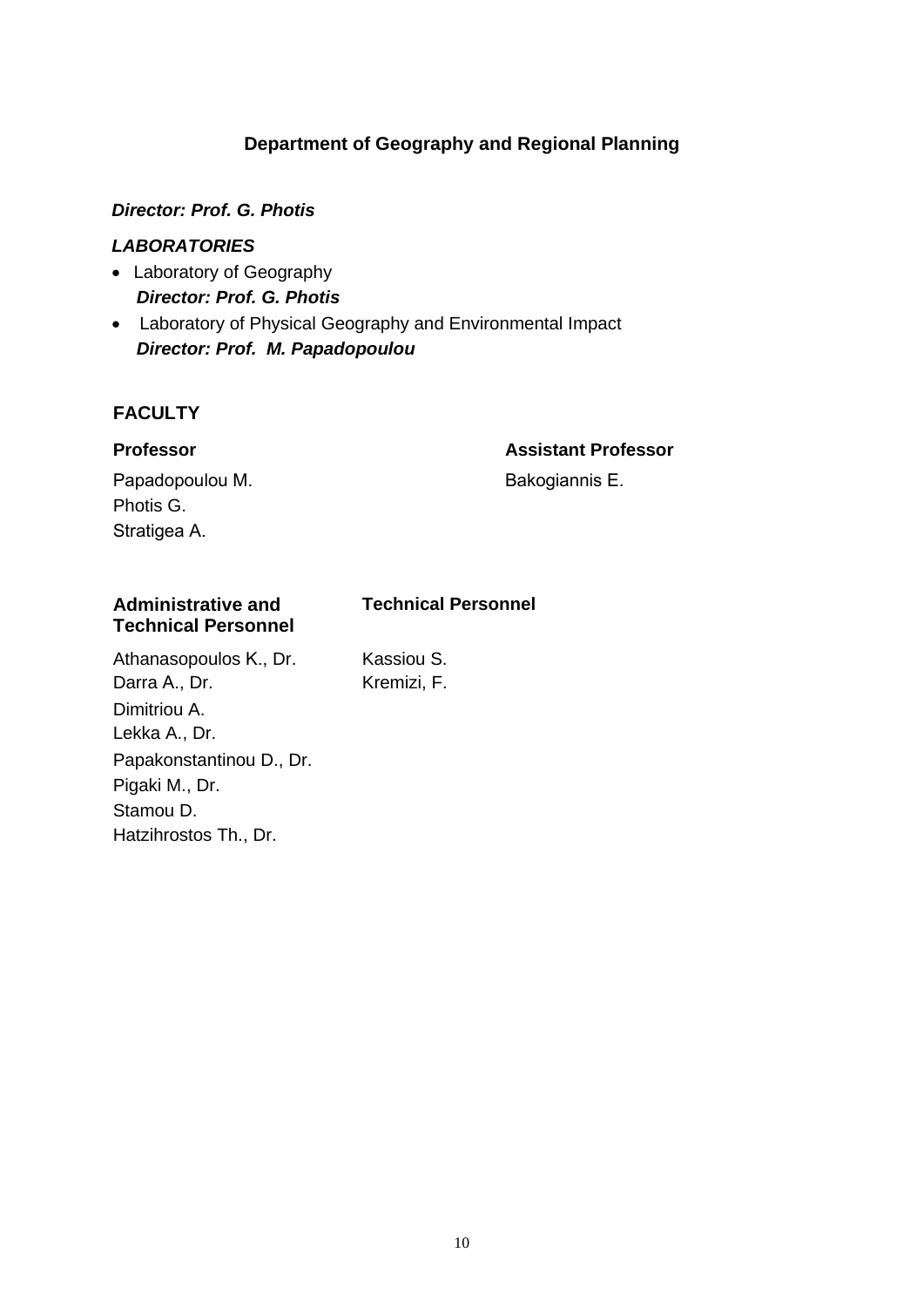#### **Department of Infrastructure Works and Rural Development**

#### *Director: Ass. Prof. I. Nalbandis*

#### *LABORATORIES*

- Laboratory of *Reclamation works and water recourses management Director: Prof. V. Tsihritzis*
- Laboratory of *Structural Mechanics and Technical Works Director: Ass. Prof. M. Kattis*

Laboratory of Transportation *Engineering Director: Ass. Professor I. Spyropoulou*

# **FACULTY**

| Professorsç   | <b>Associate</b><br><b>Professors</b> | <b>Assisant</b><br><b>Professors</b> |
|---------------|---------------------------------------|--------------------------------------|
| Madoglou A.   | Giakounakis S.                        | Aga E.                               |
| Tsihritzis V. | Kattis M.                             |                                      |
| Psarianos V.  | Kepaptsoglou K.                       |                                      |
|               | Nalbandis I.                          |                                      |
|               | Spyropoulou I.                        |                                      |

| <b>Administrative</b> | <b>Administrative and Technical Personnel</b> |
|-----------------------|-----------------------------------------------|
| <b>Personnel</b>      |                                               |
|                       |                                               |

Kotsi P. Vaggelis H, Dr. Psaropoulos P., Dr.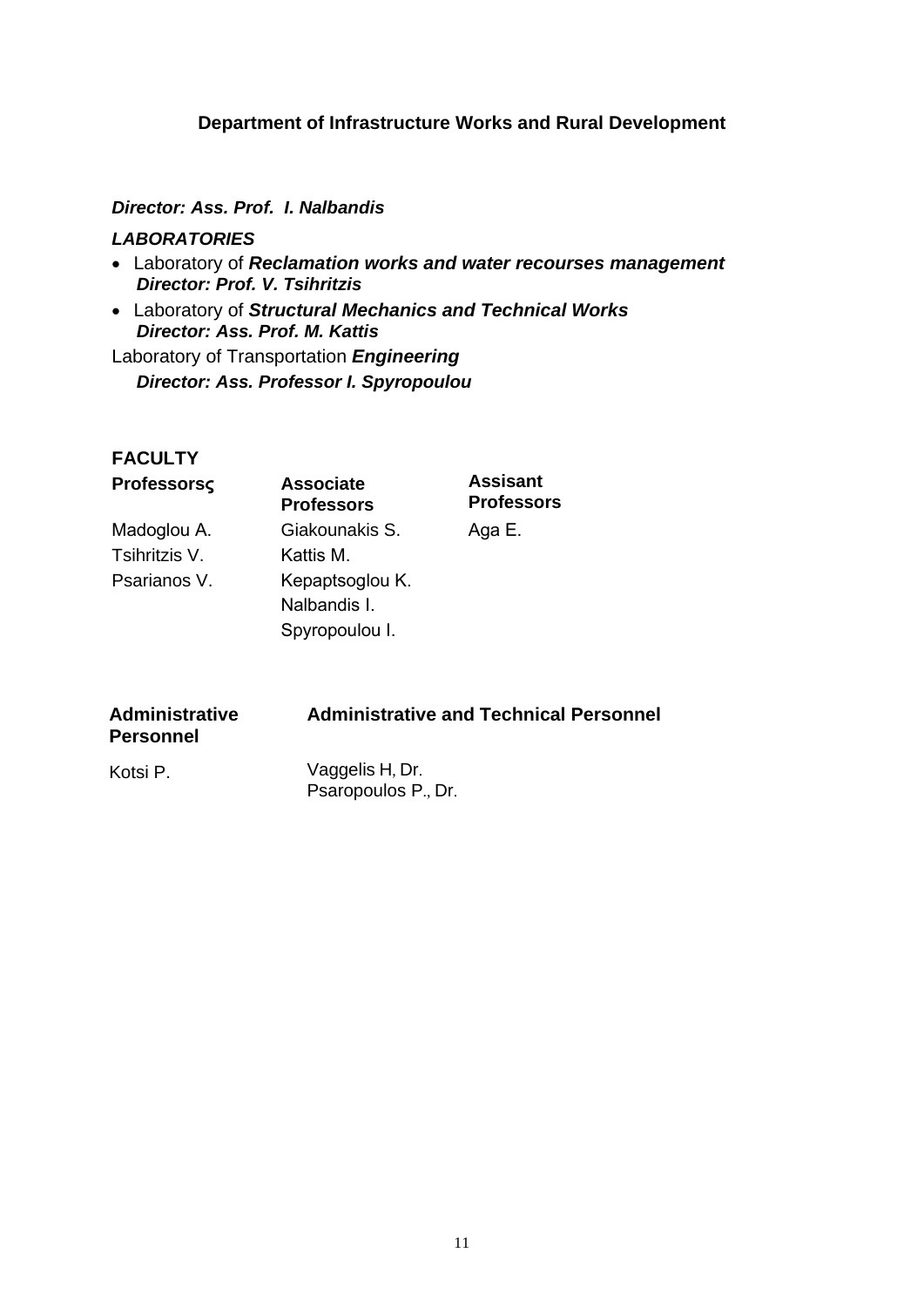# **3 FACILITIES**

The School of Rural and Surveying Engineering is serviced by the following facilities:

- Computer Center
- Photo priniting unit
- Small technical unit
- Student restaurant
- Building caretaking
- School Secretariat

# **3.1 Computer Centre**

The SRSE operates the Geoinformatics Center (GC) and the Personal Computer Laboratory (PCLab) to cover mainly the undergraduate educational needs but also the postgraduate - research activities of the students and the staff of the School. The GS and PCLab. operate daily from 9:00 to 16:30.

Director: Ass. Prof. V.Veskoukis Managers: Vouloutakis Ch, Administrative and Technical Personnel Koursaris Th., Asministartive Personnel.

# **3.2 Photo Printing Unit**

Responsible: Kostorrizos V., Technical Personnel

#### **3.3 SRSE Secretariat**

The Secretariat takes care of the educational and administrative issues.

Secretary: Mrs Kremizi Th.

Administrative support: Mrs Missa A. Undergraduate Studies: Mrs Koutsiouri G., Mrs Leontopoulou L., Mrs Sidiropoulou E. Postgraduate Studies: Mrs Donta Α., Mrs Paliatsou E., Mrs Papaloi E. Financial: Mrs Patsiamani L.

Clerk: Mrs Tsirba K.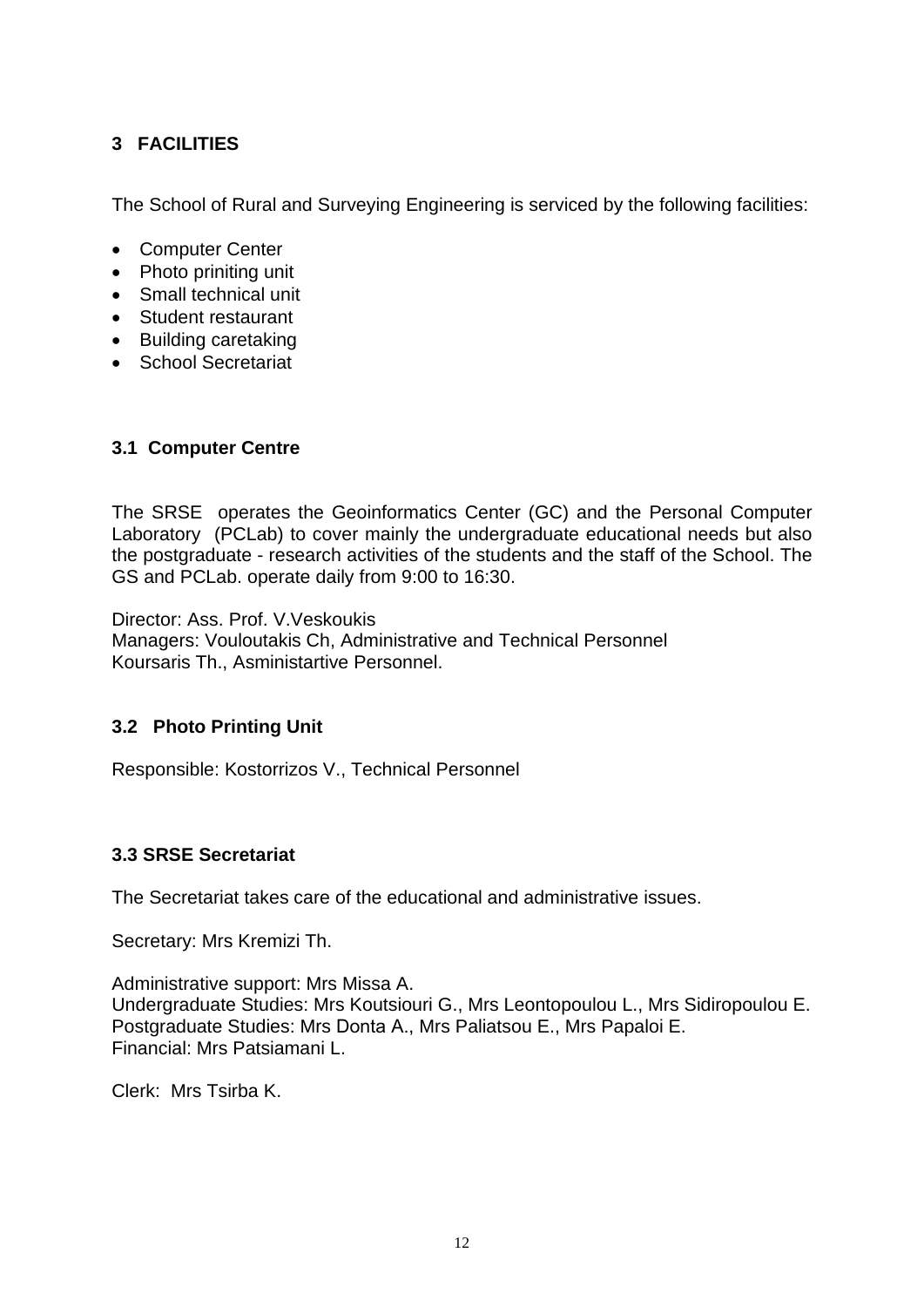# **4 CENTRES**

#### *Center for Physical Risk Assessment and Preventive Planning*

The purpose of the Center is research and education on the issues of natural hazard assessment and the formation of preventive planning based on space-time monitoring and simulation of their evolution in relation to the natural and socioeconomic environment.

The research focuses on hydrological / climatic hazards (floods, droughts, water scarcity, desertification, sea level rise, etc.), geological / geotechnical (landslides, earthquakes, etc.) and technological hazards, aimed at protecting life, property, infrastructure, environment and cultural heritage. The center aims to support the state for rational decision-making as well as to inform and raise public awareness on issues of natural hazards.

Director: Prof. Tsichrintzis V.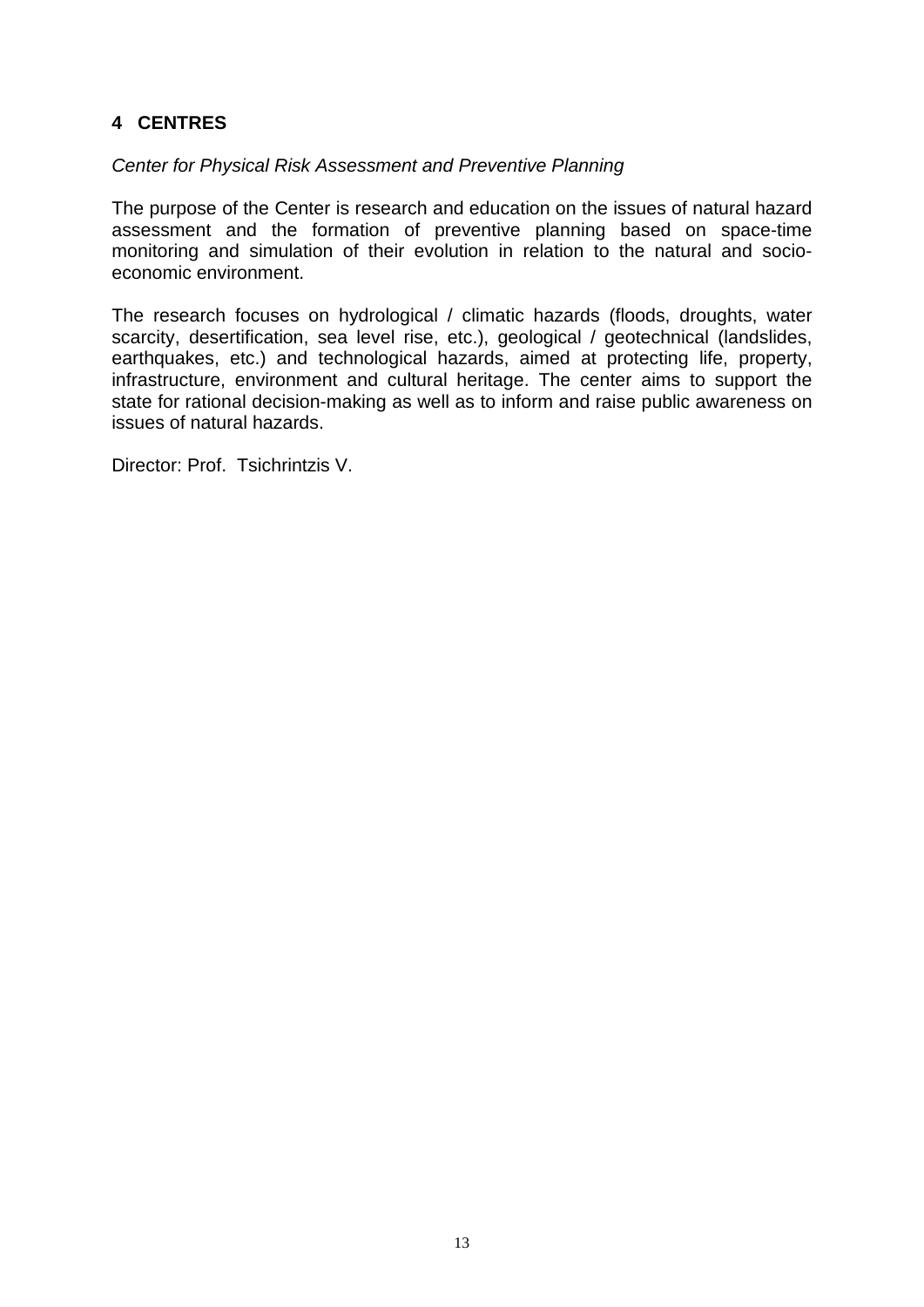#### **5 CURRICULUM**

The School's curriculum is based on the scientific and technical activities of Rural and Surveying Engineers, Greece's production and development goals, as well as future prospects in those areas.

The curriculum aims at providing students with the necessary scientific and technological education that will enable them to perform satisfactorily in a specific area of Rural and Surveying Engineering.

To succeed in his/her future goal, a graduate should be in position to comprehend technical developments in his/her own scientific field, cooperate constructively with fellow engineers, and indeed contribute to scientific development.

The School's curriculum also aims at preparing interested students for post-graduate studies.

Rural and Surveying Engineering activities may be divided into the following areas of specialization:

- 1. Collection, processing and presentation of space and environmental elements (determination of position on the earth's surface, survey, cartography)
- 2. Space analysis and organization
- 3. Transportation engineering
- 4. Reclamation and other hydraulic works
- 5. Construction and technical works

The wide range covered by these subjects leads to the necessity for considerable *specialization* of the curriculum. It should be stressed, however, that at present, such specialization does not appear to conform to prevailing professional conditions in Greece.

The School's curriculum aims at reaching a compromise between what appears to be two 'contradictory' tendencies. This is accomplished by recognizing specialized educational areas, and by dividing courses into *mandatory* and *elective*.

**Mandatory** are the courses required to lead the student into mastering the basic background in Rural and Surveying Engineering and prepare the undergraduate student for specialization in a certain field.

**Elective** are the courses dealing with specialized subjects and topics in an area chosen by the student, and providing the required knowledge for further studies and scientific research.

In accordance with the NTUA's educational system, studies last five years. Each year is divided into two *semesters*: the **winter** semester (September to January) and the **spring** semester (February to June). Out of ten semesters, the first nine are devoted to courses and practical exercise, while students spend the last one preparing their diploma thesis.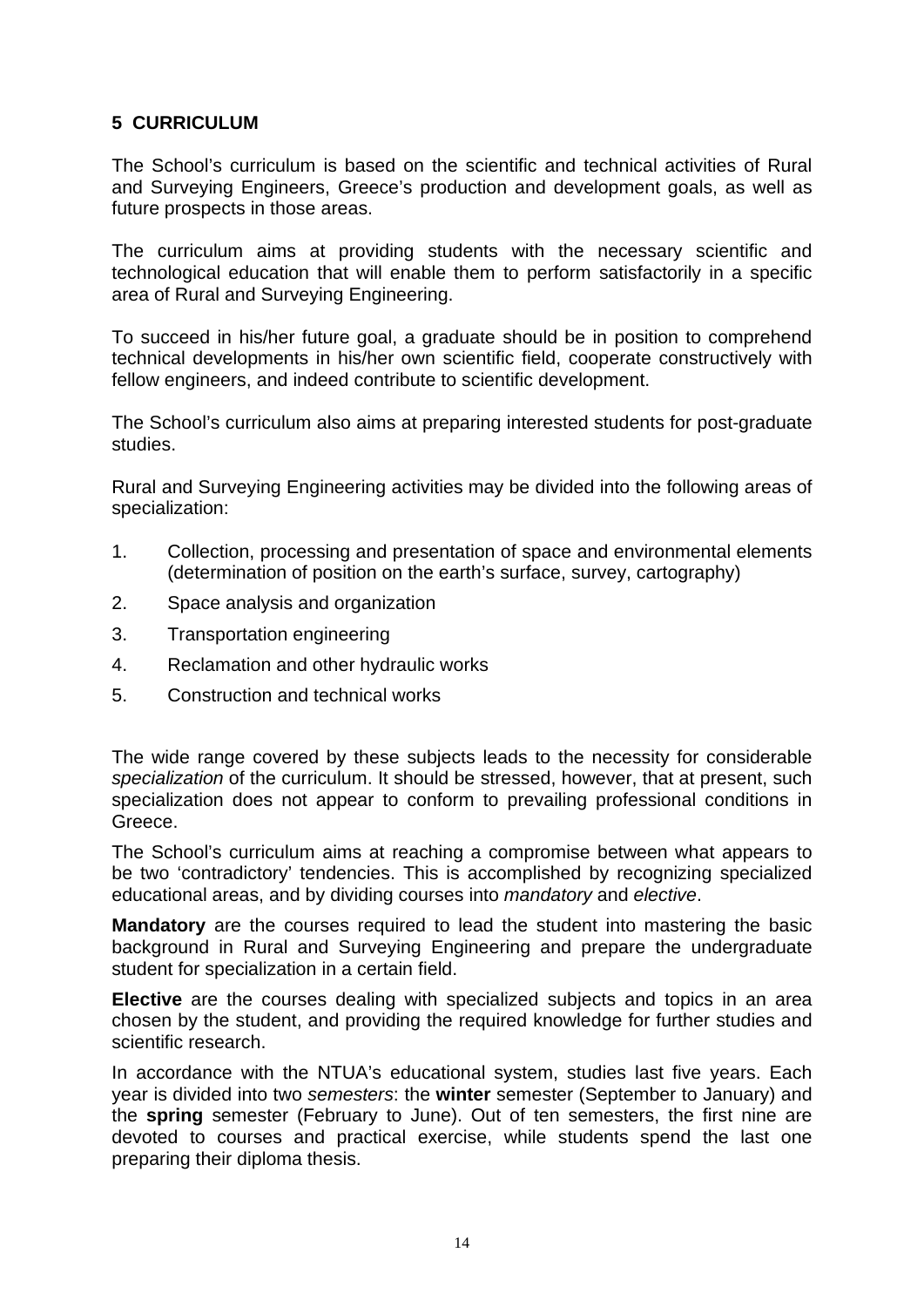Under the current curriculum for the completion of the studies, and obtaining the Diploma of Rural and Surveying Engineering as an integral degree (integrated master Government Gazette 3987 / 14-9-2018), 61 courses are required and the elaboration of a diploma thesis as follows:

• 47 mandatory courses

a foreign language course is included

• 1 humanitarian

in case a student gets a promotional grade in a second course in this category, this course is not counted at 61

- 6 main in-depth courses
- 1 elective in-depth courses
- 4 secondary courses
- 2 free elective courses are selected from all other in-depth courses.
- Bachelor's Diploma thesis

Total: 61 courses and diploma thesis

The total number of courses of the undergraduate program corresponds to 300 credits (ECTS) of which 30 credits correspond to the Diploma Thesis

The diploma degree is calculated, with two decimal places, as the weighted average of all courses and diploma thesis, based on the relationship stated in the Internal Regulations of NTUA.

The performance of students in the individual courses and the diploma, is described based on the following scale as:

- EXCELLENT (9 to 10)
- VERY GOOD (7 to 8.99)
- GOOD (5 to 6.99)

For the successful completion of a course the grade should be at least 5.

The offered courses of the School are 131.

**Mandatory courses**: Students are taught a series of compulsory courses aimed at establishing knowledge and skills, both in the basic sciences of Engineering, and in the whole range of the specific field of activity of Rural and Surveying Engineering

In addition, courses are taught with an aim to cover knowledge in humanitarian issues, while in the first semesters, foreign language teaching is mandatory.

At the end of the 4th, 6th and 8th semester, summer courses are held. The 4th semester course is a compulsory one while the summer courses at the 6th and 8th semesters are elective.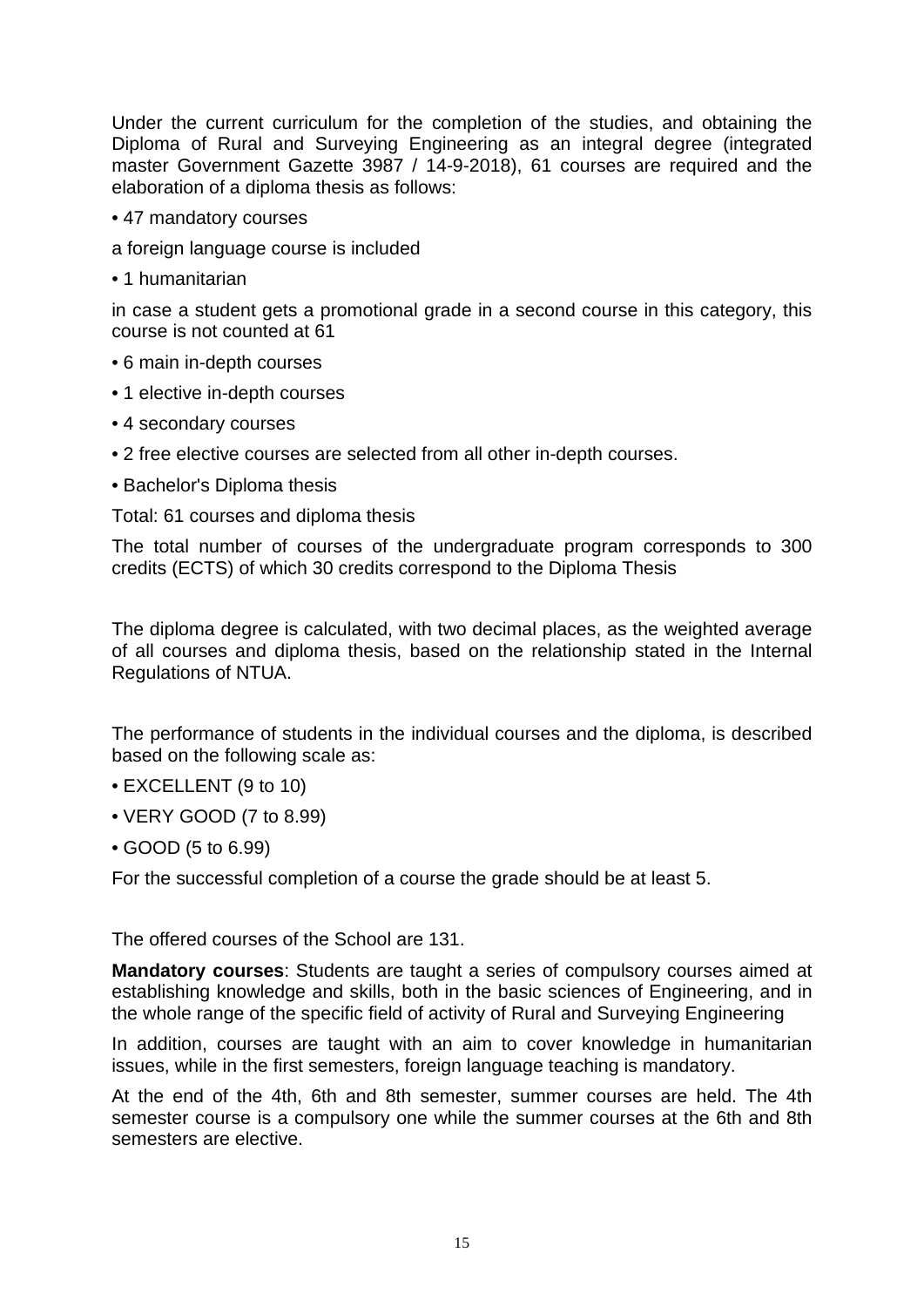**Optional compulsory courses**: From the 6th to the 9th semester, students are taught a series of core and secondary courses that they choose from 5 offered that provide further knowledge on specific scientific areas

Students must choose a Course-Theme subject, from the main area of their specilisation. The aim of this course is to help the student to complete interdisciplinary knowledge, which is already acquired during the first four years of studies.

In the 6th semester, students choose a Primary and a Secondary Area from the five (5) offered:

1. TOPOGRAPHY Area Option I: Emphasis is placed on specialized subjects of Geodesy through elective courses in both theory and application, in order to give the opportunity to formulate a scientific profile in the area of Geodesy.

2. TOPOGRAPHY Area Option II: Emphasis is placed on general topography through specialized courses in Remote Sensing, Photogrammetry and Cartography of both theoretical and applied technology, so that students can form state-of-the-art scientific profile in these areas.

3. REGIONAL-URBAN PLANNING & DEVELOPMENT: Refers to topics on development, planning and management of urban and suburban space and the wider environment

4. TRANSPORT INFRASTRACTURE: Refers to the development of knowledge background on the design and management of transport infrastructure.

5. WATER RESOURCES MANAGEMENT: Aims to develop knowledge background on the design and management of hydraulic projects and water resources systems.

In each Main Area there are 7 courses, out of which 3 are compulsory and 4 elective courses (includes 1 Course-Theme subject). In each Secondary Area, there are 4 courses, out of which 2 are compulsory and 2 are elective courses.

It is not allowed to select Primary and Secondary subjects from the same Area.

#### *Internship*

In the 8th semester, students have the opportunity to choose an Internship (course code 6240).

The Internship corresponds to 4.5 Credits (ECTS) in the European Diploma Supplement, is counted in the required number of courses for the acquisition of the Diploma of Rural and Surveying Engineering and is indicated in the detailed course grading of the student.

Prerequisite for the participation in the Internship is that the number of courses prior to obtain the Diploma for a student should not exceed 12.

The Internship grading is evaluated as "success" or "fail".

The Internship is held every year, in the period between the months of April to October. It can be performed only once during the undergraduate studies. It has a duration of two (2) calendar months and takes place in the public sector or private bodies or in recognized research centers of the country. The activity of the Internship should fall within the scientific activities of the School.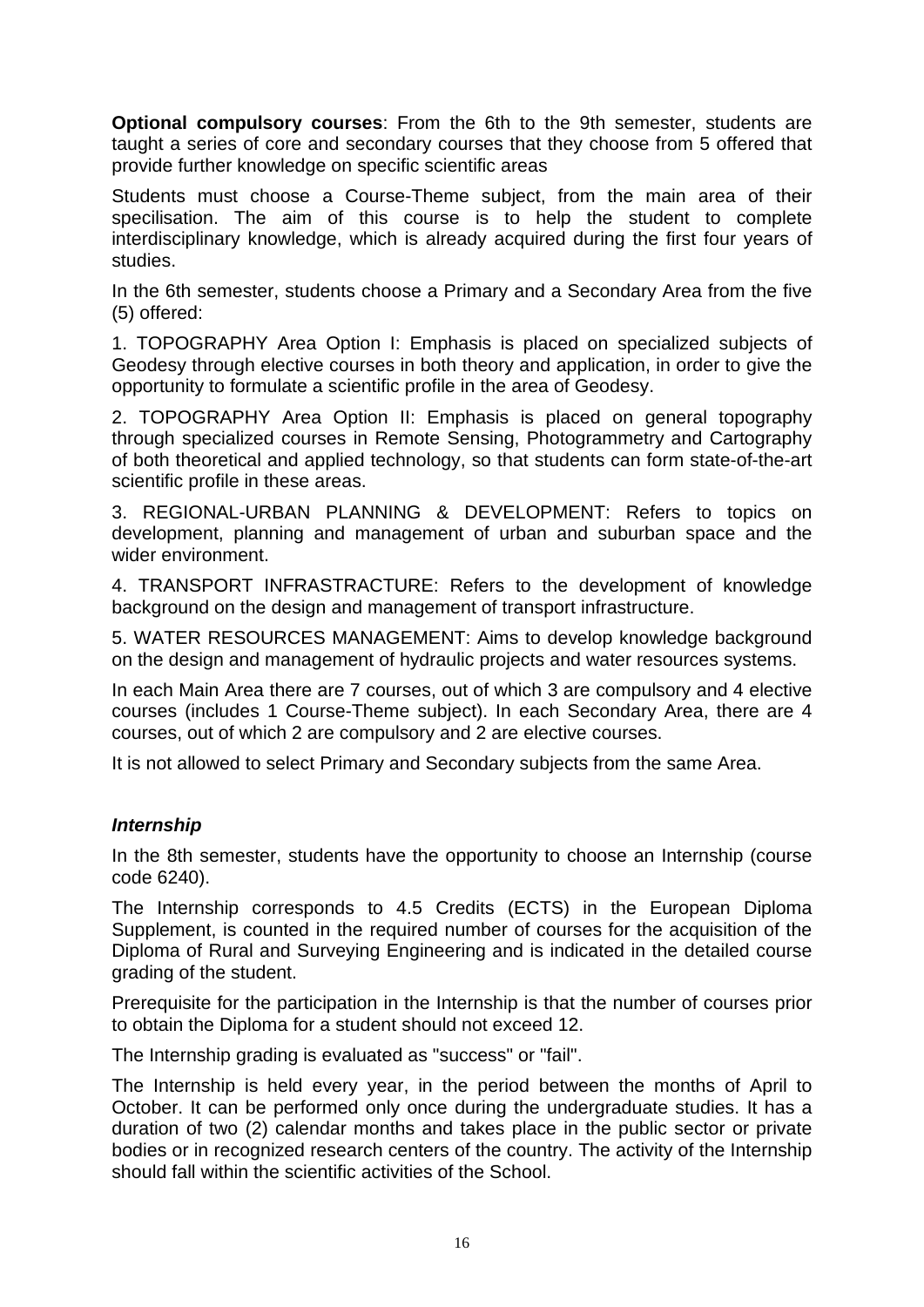The scientific head for the SRSE's Internship course must be a member of the School's faculty staff. In addition, a number of 'Supervising professors' are appointed which are faculty members (Lecturer, Assistant Professor, Associate Professor, Professor). The role of the Supervising Professor is to monitor, assist and evaluate each trainee.

For this reason, the list of faculty members of the School who participate as Supervising professors' is determined each year, with the respective approvals of the SRSE bodies.

The Internship student in the workplace should follow the working hours of the organisation, the occupational safety and health regulations, as well as any other regulations apply to the organisation's staff.

The administrative support of the SRSE's Internship is provided by the Central Office of Internship of NTUA, in collaboration with the respective scientific and administrative staff appointed by the General Assembly of SRSE.

The aims and program of the Internship of each student of the School, is defined by the Supervising Professor in collaboration with the supervisor of the host organisation.

The course is evaluated by the scientific officer or the supervising professor of the school by submitting:

• Detailed Report of the work performed by the student, which will describe in detail all the stages of the Internship. This report will be submitted in the SRSE Registrar within one week after the end of the Internship.

• Evaluation report by the supervisor of the host organisation.

The School makes every effort to satisfy the request of all students who wish to do an internship. However, all prospective students wishing to participate in the Internship are ranked based on an algorithm. The ranking is used in the case of limited places for Internship or where the demand for positions in a certain organisation exceeds the number of offered places.

In the 9th semester the students choose one (1) Course-Theme from the choices of their main specialisation. The aim of the course is to help the student integrate interdisciplinary knowledge already acquired during the first four years of the studies, in an application case. For the student to choose the specific course must must have successfully attended a series of courses in the previous semesters, the list of which is compiled after the collaboration of the coordinator of each subject-subject with the Undergraduate Studies Committee and is available from the School Secretariat. In any case, the student should not have more than 12 courses (including the 9th semester courses) prior to receive the diploma.

#### *Erasmus educational exchange program*

The European Union ERASMUS program for education, training, youth and sport aims to enhance skills and employment as well as to modernize education, training and youth systems in all areas of Lifelong Learning (Higher Learning). Education, Vocational Education and Training, Adult Education, School Education, youth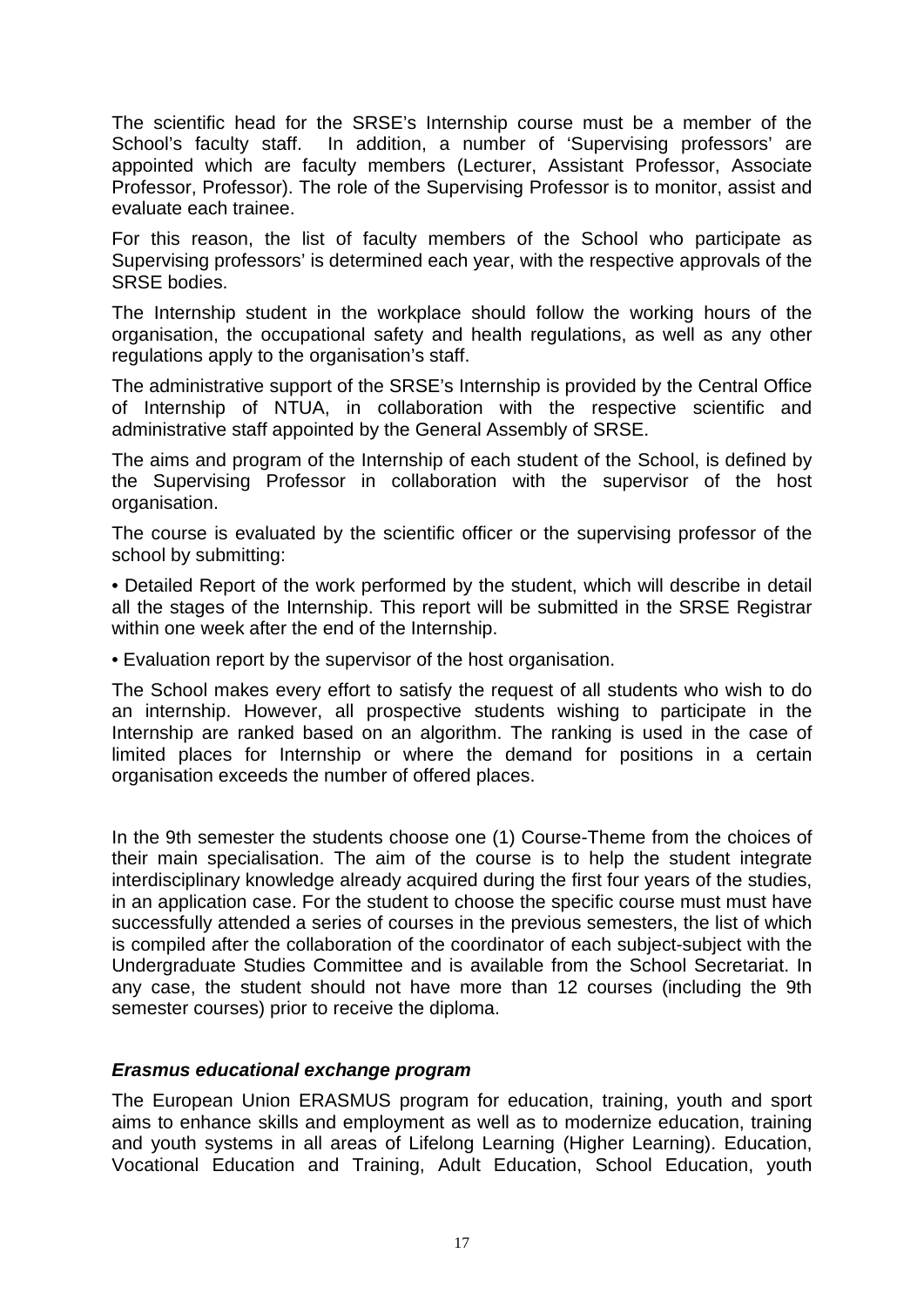activities, etc.). The program combines all EU education, training and youth programs such as the Integrated Lifelong Learning Program (LLP / Erasmus, Leonardo da Vinci, Comenius, Grundtvig), the Youth in Action Program and International cooperation programs (Erasmus Mundus, Tempus, Alfa, Edulink, cooperation programs with industrialized countries, etc.)

Under the ERASMUS + program, students can travel for studies and internships. It is pointed out that it is possible to participate in both programs.

Detailed information is provided by the ERASMUS office of NTUA, on the website http://erasmus.ntua.gr/el/node/1 and on the website of the School, where the current announcements are posted.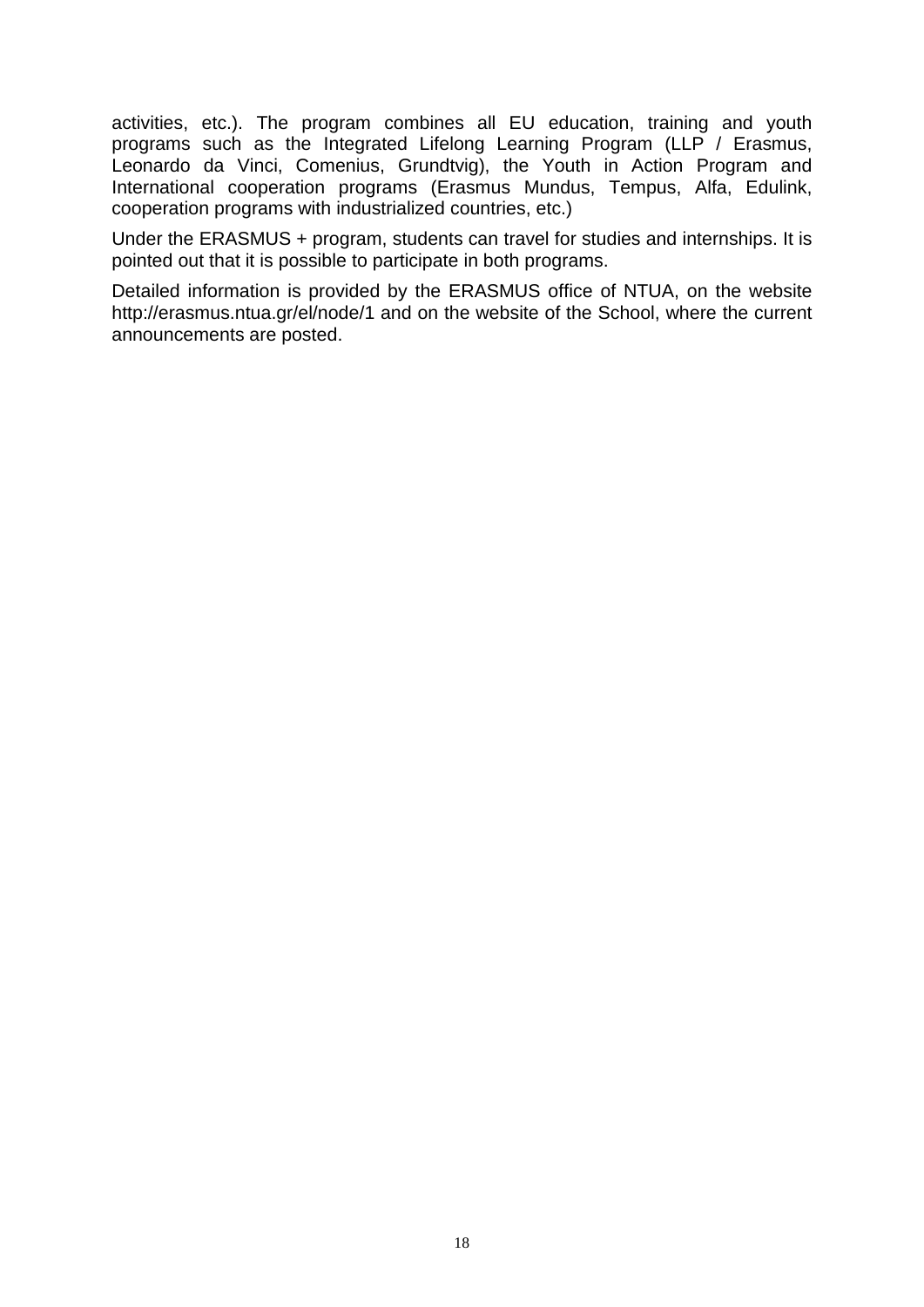# **CURRICULUM ACADEMIC YEAR 2020-2021**

| A/A | Code | <b>Course</b>                                  | <b>Hours</b> | <b>ECTS</b> |
|-----|------|------------------------------------------------|--------------|-------------|
| 1.  | 6209 | Linear Algebra and Analytical Geometry         | 4            | 4,0         |
| 2.  | 6210 | <b>Mathematical Analysis</b>                   | 5            | 4,0         |
| 3.  | 6211 | Introduction to Computer Programming           | 4            | 4,0         |
| 4.  | 6003 | General geology                                | 4            | 4,5         |
| 5.  | 6212 | Descriptive and perspective Geometry           | 4            | 4,0         |
| 6.  | 6176 | Technical and Topographical design and Drawing | 4            | 4,0         |
| 7.  | 6029 | <b>Physical Geography and Environment</b>      | 4            | 4,5         |
|     |      | <b>Total</b>                                   | 29           | 29          |

#### **1st Semester**

# **ΙΙ. The choice of one course is mandatory (possible change on 3rd semester)**

| A/A | Code | <b>Courses</b>   | <b>Hours</b> | <b>ECTS</b> |
|-----|------|------------------|--------------|-------------|
| 1.  | 6053 | English language |              |             |
| 2.  | 6054 | French language  |              |             |
| 3.  | 6055 | German language  | っ            |             |
| 4.  | 6060 | Italian language |              |             |

#### **2ndt Semester**

| A/A | Code | <b>Courses</b>                           | <b>Hours</b> | <b>ECTS</b> |
|-----|------|------------------------------------------|--------------|-------------|
| 1.  | 6004 | <b>Differential Equations</b>            | 4            | 4,0         |
| 2.  | 6042 | <b>Probability Theory and Statistics</b> | 4            | 4,0         |
| 3.  | 6143 | Geodesy I (Introduction to Geodesy)      | 4            | 4,5         |
| 4.  | 6009 | Physics I (Mechanics)                    | 5            | 4,0         |
| 5.  | 6032 | Cartography I (General Cartography)      | 4            | 4,5         |
| 6.  | 6213 | <b>Computer Programming Applications</b> | 4            | 4,0         |
| 7.  | 6178 | <b>Projective Geometry</b>               | 4            | 4,0         |
|     |      | <b>Total</b>                             | 29           | 29          |

# **ΙΙ. The choice of one course is mandatory (possible change on 3rd semester)**

| A/A | Code | <b>Courses</b>   | <b>Hours</b> | <b>ECTS</b> |
|-----|------|------------------|--------------|-------------|
| 1.  | 6110 | English language | າ            |             |
| 2.  | 6111 | French language  | っ            |             |
| 3.  | 6112 | German language  | っ            |             |
| 4.  | 6113 | Italian language |              |             |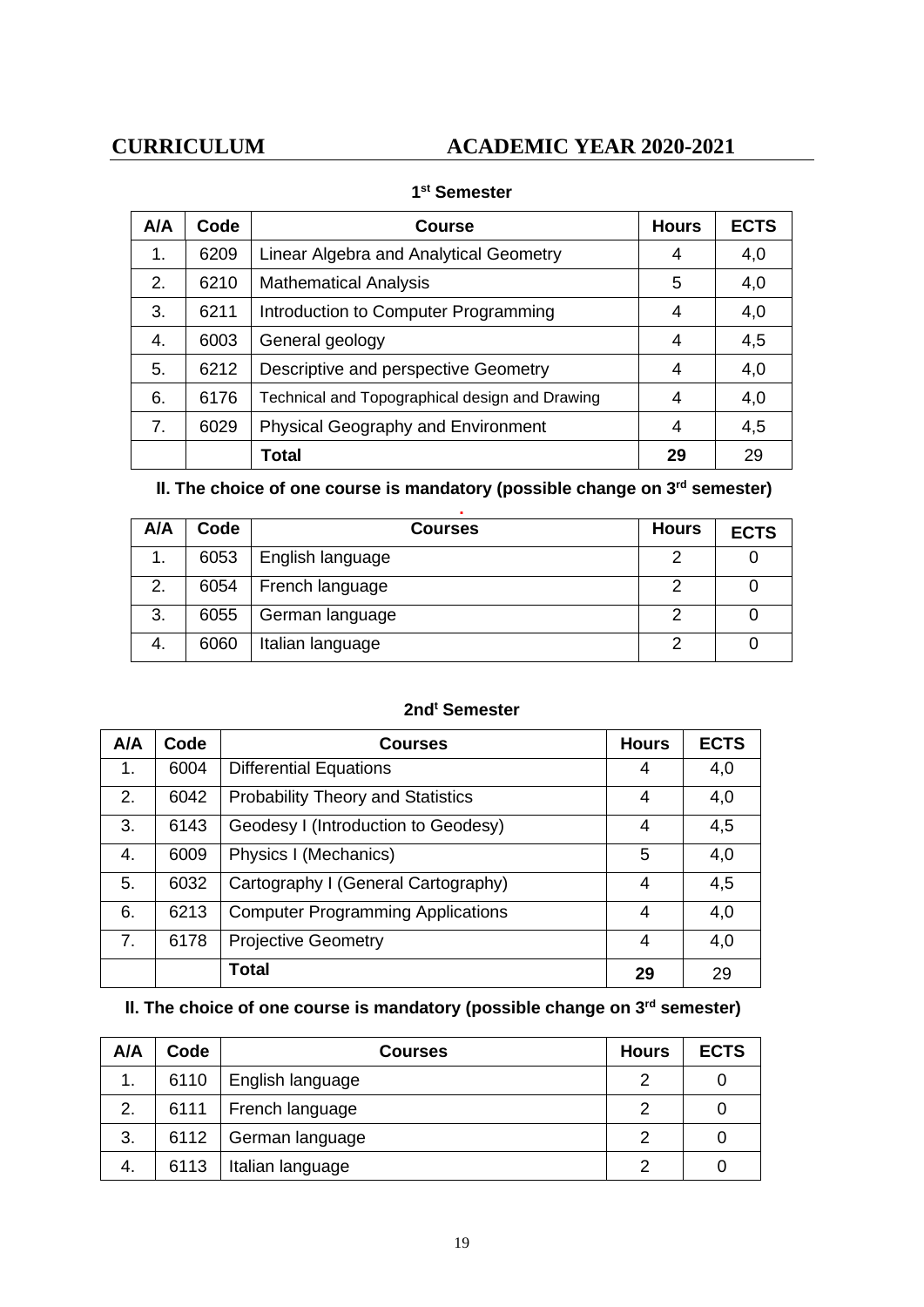#### **3rd Semester**

| A/ | Cod  | <b>Courses</b>                                | <b>Hours</b> | <b>ECTS</b> |
|----|------|-----------------------------------------------|--------------|-------------|
| 1. | 6085 | <b>Numerical Analysis</b>                     | 4            | 4,0         |
| 2. | 6106 | <b>Differential Geometry</b>                  | 4            | 4,0         |
| 3. | 6010 | Physics II (Electromagnetism & Optics)        | 5            | 4,0         |
| 4. | 6215 | Data based                                    | 4            | 4,5         |
| 5. | 6027 | Geodesy II (Geodetic Methods and Instruments) |              | 4,5         |
| 6. | 6216 | <b>Engineering Mechanics</b>                  | 6            | 4,5         |
|    |      | <b>Total</b>                                  | 27           | 25,5        |

#### **ΙΙ. The choice of one course is mandatory (possible exemption)**

| A/<br>A | Cod<br>е | <b>Courses</b>   | <b>Hours</b> | <b>ECTS</b> |
|---------|----------|------------------|--------------|-------------|
| 1.      | 6057     | Αγγλική Γλώσσα   | 2            |             |
| 2.      | 6058     | Γαλλική Γλώσσα   | 2            |             |
| 3.      | 6194     | Γερμανική Γλώσσα | 2            |             |
| 4.      | 6195     | Ιταλική Γλώσσα   | っ            |             |

#### **4th Semester**

| A/A | Code | Courses                                 | <b>Hours</b>   | <b>ECTS</b> |
|-----|------|-----------------------------------------|----------------|-------------|
| 1.  | 6102 | Principles of Geoinformation and G.I.S  | 4              | 4,5         |
| 2.  | 6090 | Geodesy III (Land surveying)            | 5              | 4,5         |
| 3.  | 6091 | Photointerpretation-Remote sensing      | 5              | 4,5         |
| 4.  | 6193 | Cartography II (Analytical Cartography) | 4              | 4,5         |
| 5.  | 6083 | <b>Highway Engimeeering I</b>           | 4              | 4,5         |
| 6.  | 6174 | <b>Geotechnical Engineering</b>         | 4              | 4,5         |
| 7.  |      | Foreign Languages                       | $\overline{2}$ | 3,0         |
|     | 6114 | English language                        |                |             |
|     | 6115 | French language                         |                |             |
|     | 6116 | German language                         |                |             |
|     | 6117 | Italian language                        |                |             |
|     |      | Total                                   | 28             | 30          |

# **ΙΙ. Compulsory Summer course (17 days / 8 hours)**

| A/A | Code | <b>Courses</b>                   | Hours | <b>ECTS</b> |
|-----|------|----------------------------------|-------|-------------|
|     |      | 6013   Field Course in Geodesy I |       |             |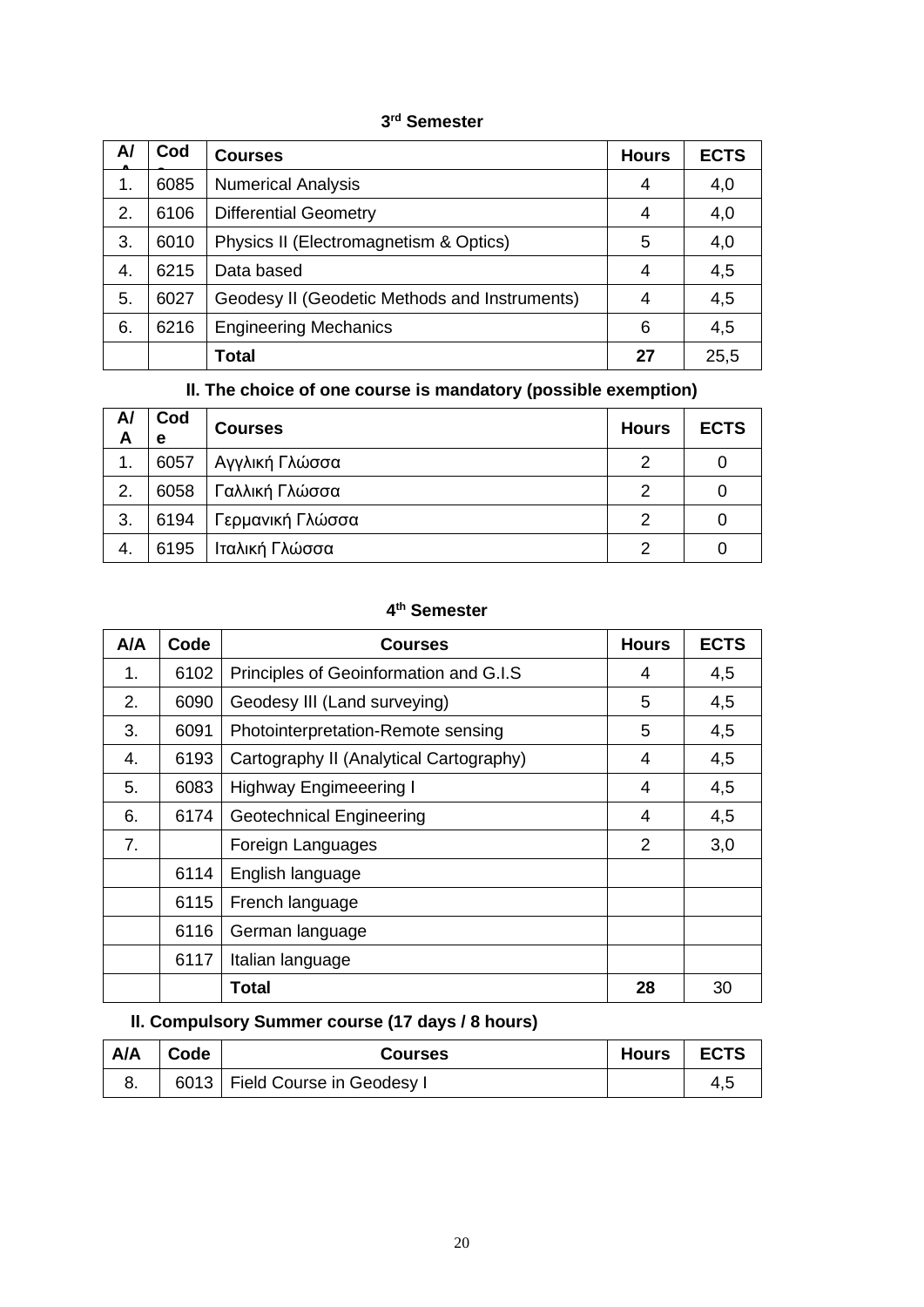#### **5th Semester**

| A/A                                     | Code | <b>Courses</b>                                                    | <b>Hours</b>  | <b>ECTS</b> |  |
|-----------------------------------------|------|-------------------------------------------------------------------|---------------|-------------|--|
| 1.                                      | 6214 | Introduction to Economic Analysis                                 | 4             | 4           |  |
| 2.                                      | 6018 | Geodesy IV (Higher geodesy)                                       | 4             | 4,5         |  |
| 3.                                      | 6043 | Theory of errors and Adjustements I                               | 4             | 4,5         |  |
| 4.                                      | 6031 | Photogrammetry I (Introduction to<br>Photogrammetry)              | 5             | 4,5         |  |
| 5.                                      | 6025 | Geography and Spatial Analysis.                                   | 4             | 4,5         |  |
| 6.                                      | 6044 | <b>Fluid Mechanics</b>                                            | 3             | 4,5         |  |
| 7.                                      | 6188 | <b>Transportation Infrastructure Design-</b><br>Economic aspects. | 3             | 4,5         |  |
|                                         |      | <b>Total</b>                                                      | 27            | 31          |  |
| (the choice of one course is mandatory) |      |                                                                   |               |             |  |
| A/A                                     | Code | <b>Courses</b>                                                    | <b>Hours</b>  | <b>ECTS</b> |  |
| 1.                                      | 6138 | History of civilisation                                           | $\mathcal{P}$ | 4           |  |
| 2.                                      | 6103 | <b>Urban Sociology</b>                                            | 2             | 4           |  |
| 3.                                      | 6170 | Philosophy of science                                             | $\mathcal{P}$ | 4           |  |

#### **6th Semester**

| A/ | Code | <b>Courses</b>                                | <b>Hours</b> | <b>ECTS</b> |
|----|------|-----------------------------------------------|--------------|-------------|
| 1. | 6217 | Geodesy V (Satellite Gedoesy)                 | 4            | 4,5         |
| 2. | 6122 | Photogrammetry II (Analytical Photogrammetry) | 4            | 4,5         |
| 3. | 6099 | <b>Applied Hydraulics</b>                     | 3            | 4,5         |
| 4. | 6076 | <b>Engineering Hydrology</b>                  |              | 4,5         |
|    |      | Total                                         | 15           | 18          |

#### **7th Semester**

| A/<br>A | Code | <b>Courses</b>                            | <b>Hours</b> | <b>ECTS</b> |
|---------|------|-------------------------------------------|--------------|-------------|
| 1.      | 6049 | Cadastre                                  | 4            | 4,5         |
| 2.      | 6153 | Digital Image Analysis for Remote Sensing | 4            | 4,5         |
| 3.      | 6120 | <b>Urban Planning</b>                     | 4            | 4,5         |
| 4.      | 6166 | <b>Hydraulic Works</b>                    | 4            | 4,5         |
|         |      | Total                                     | 16           | 18          |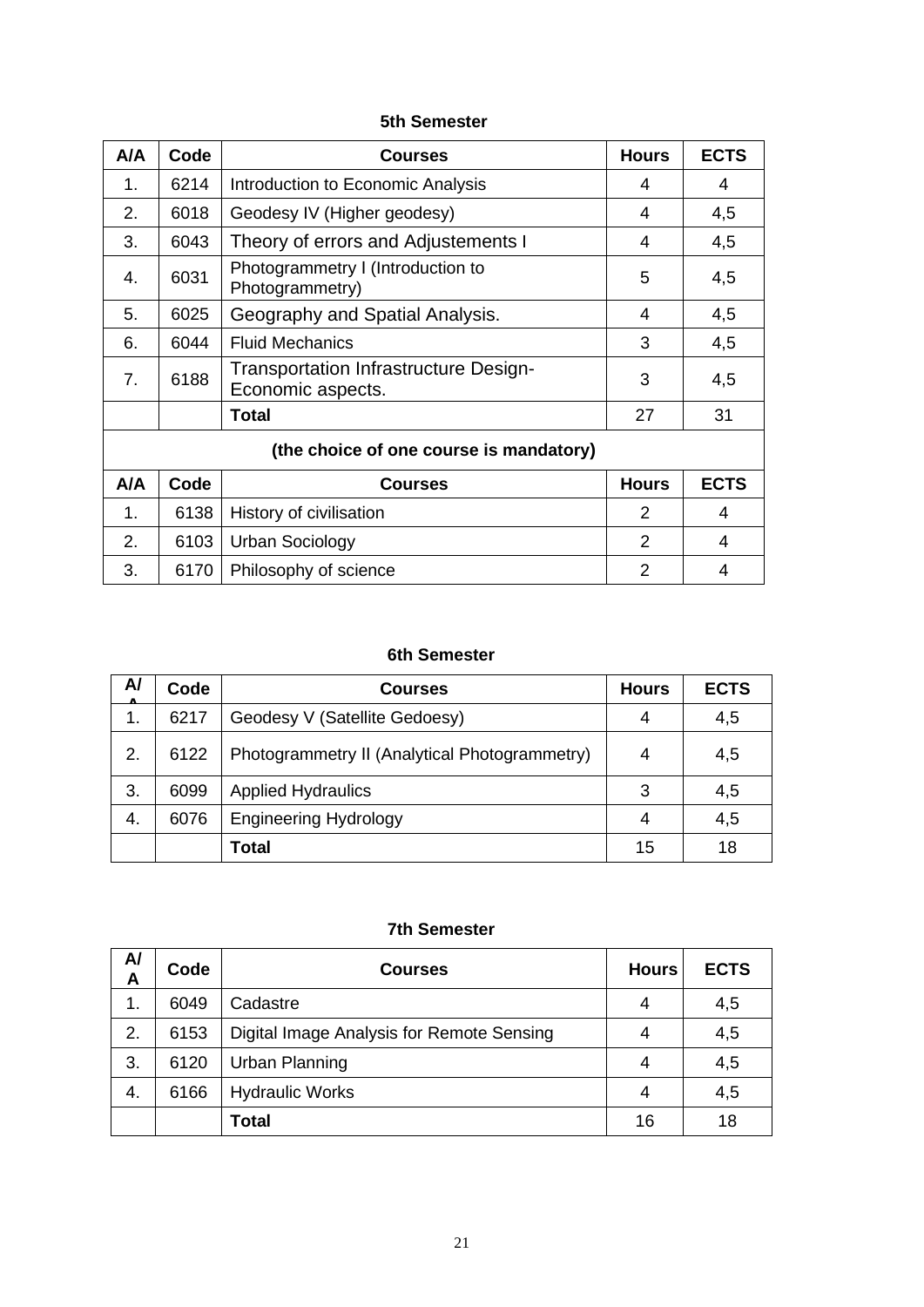#### **8th Semester**

| A/A | Code | <b>Courses</b>                              | <b>Hours</b> | <b>ECTS</b> |
|-----|------|---------------------------------------------|--------------|-------------|
|     | 6130 | <b>Regional Planning</b>                    | 4            | 4,5         |
| 2.  | 6129 | Design and Construction with Armed Concrete | 4            | 4,5         |
|     |      | Total                                       |              |             |

| <b>Internship</b> (Code $6240$ )                                                                        |     |
|---------------------------------------------------------------------------------------------------------|-----|
| I (it is counted in the total number of courses for the Diploma and is graded as<br>'success' or 'fail' | 4,5 |

#### **9th Semester**

| A/A | Code | <b>Courses</b>                                                                   | <b>Hours</b> | <b>ECTS</b> |
|-----|------|----------------------------------------------------------------------------------|--------------|-------------|
|     | 6177 | <b>Business Administration</b>                                                   | ?            |             |
| 2.  | 6125 | Introduction to the Legal System and Elements of<br><b>Technical Legislation</b> | વ            |             |
|     |      | Total                                                                            |              |             |

#### **Offered Inter-School Seminar course at the 8th semester that is not counted for obtaining the Diploma**

| A/ | Cod | <b>Courses</b>                     | Hour |  |
|----|-----|------------------------------------|------|--|
|    |     | 6227   Environment and Development |      |  |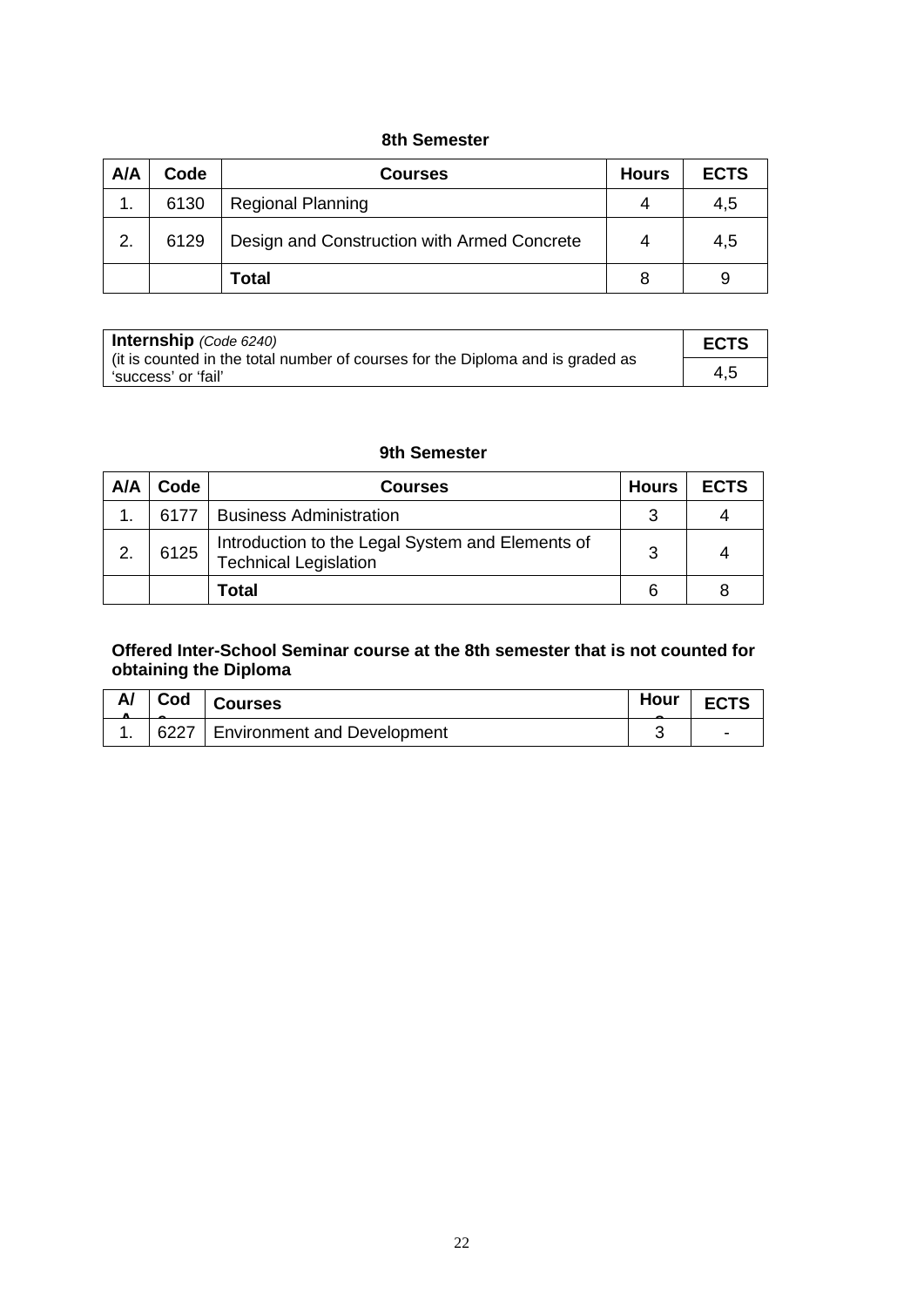#### *POSSIBLE OPTIONS FOR MAIN AND SECONDARY AREAS*

Main: Topography Option Ι - Secondary: Regional urban planning & Development Main: Topography Option Ι - Secondary: Transport Infrastructure Main: Topography Option Ι - Secondary: Water resources management

Main: Topography Option ΙΙ - Secondary: Regional urban planning & Development Main: Topography Option ΙΙ - Secondary: Transport Infrastructure Main: Topography Option ΙΙ - Secondary: Water resources management

Main: Regional urban planning & Development - Secondary: Topography Option Ι Main: Regional urban planning & Development - Secondary: Transport Infrastructure Main: Regional urban planning & Development - Secondary: Water resources management

Main: Transport Infrastructure - Secondary: Topography Option ΙΙ Main: Transport Infrastructure - Secondary: Regional urban planning & Development Main: Transport Infrastructure - Secondary: Water resources management

Main: Water resources management - Secondary: Topography Option ΙΙ Main: Water resources management - Secondary: Regional urban planning & Development

Main: Water resources management - Secondary: Transport Infrastructure

The declaration of the Elective Courses is made:

1. based on the combinations that result from the selection of the main and Secondary areas of the student (the choice of both Topography Streams (I and II) is not allowed as the Main and Secondary areas)

2. The condition for receiving a scholarship is that ALL the Compulsory Core, Main and Secondary in-depth Courses (excluding foreign language courses) have grading equal or over 5.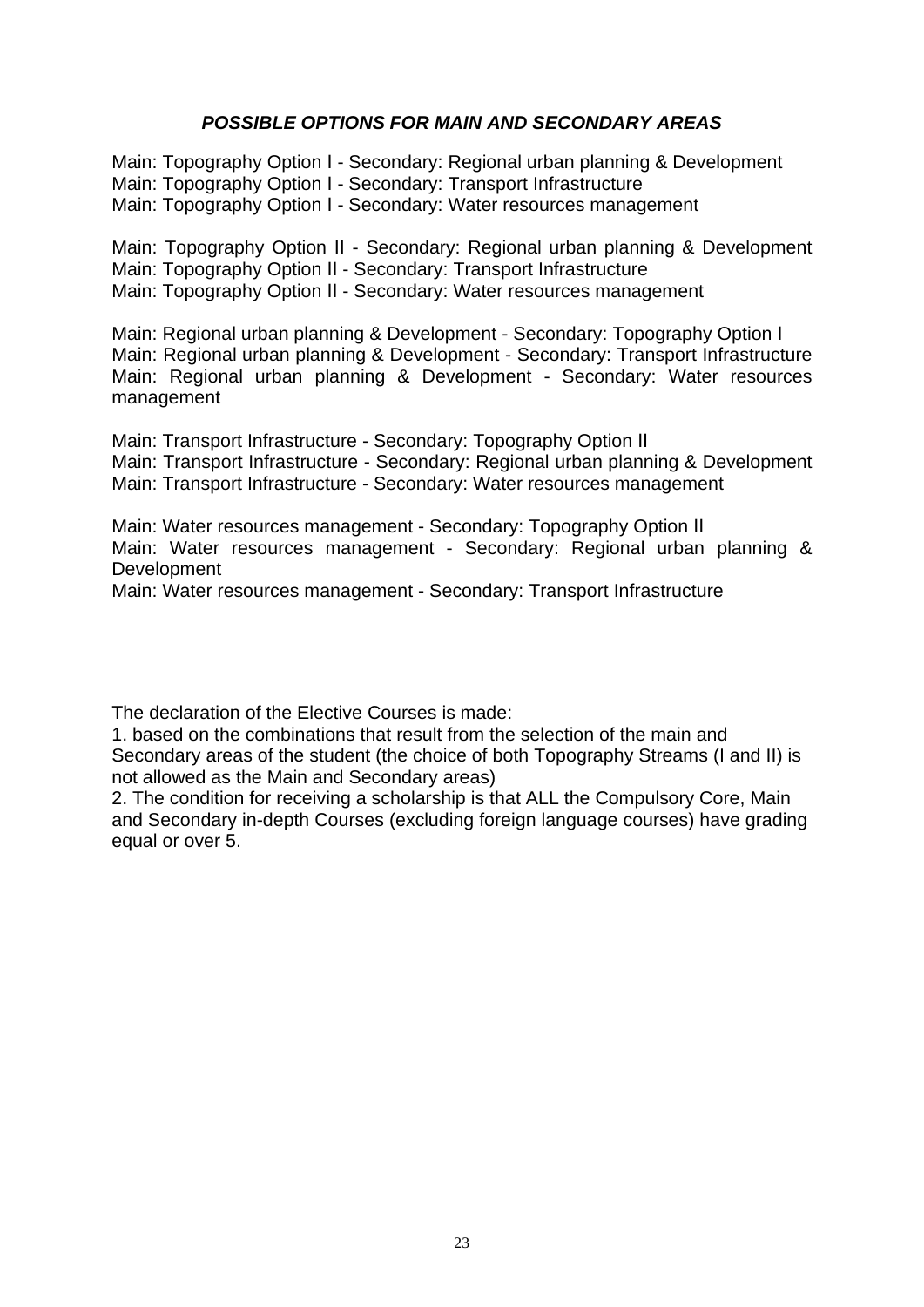# ♦ **6209- Linear Algebra and Analytical Geometry**

Linear Spaces: Base and dimension of linear space. Internal product and rectangle. Tables. Linear illustrations. Linear table. Inversion of a square table. Linear systems. Vectors. Equation of line and plane. External vector product. Eigenvalues and eigenvectors of square tables. Square table bidding. Typical polynomial table. Cayley - Hamilton Theorem. Rectangular, symmetric and Hermetic arrays. Square shapes. Second degree curves and surfaces.

# ♦ **6210- Mathematical Analysis**

Numerical series. Derivative and differential of a function of a variable. Definite and indefinite integral, calculation methods and applications. Taylor series function development. Typical developments and applications. Functions of many variables. Partial derivative, differential, derivative of a complex function. Taylor formula, intertwined functions. Extremes of Functions. Integral calculus (double, triple, curvilinear and surface integrals) applications. Vector analysis (field theory, basic vector analysis, applications).

# ♦ **6211- Introduction to Computer Programming**

Introduction to computer science and programming, numerical systems, elements of computer architecture. Operating systems, software development environments, programming languages, algorithms. The concept of the program, the C ++ programming language. Structures and syntax of the C ++ language. Structured programming elements, memory variables, command blocks, selection and iteration structures, tables, functions, parameter passing, methods of passing table type variables into functions, input / output of data to / from files, pointers, structured analysis and design elements, related applications the object.

# ♦ **6003- General Geology**

The earth in our solar system. Atmosphere, Hydrosphere, Climate. Structure and composition of the earth. Properties of the earth (Gravity, Magnetism, Geothermal). Isostasis. The earth relief. Geological time. Theory of tectonic plates. Volcanism. Decomposition and Corrosion. Wind action. Glacial action. Minerals. Pyrenean, Sedimentary and Metamorphic rocks. Territories. Hydrographic systems and groundwater. Oceans, coasts, coastal changes. Mass movements, landslides and subsidence. Seismic action. Folding action. Ruptured action. Branches. Cracks - Active cracks. Geotectonic regime of the Greek area. Geodynamic status of the Greek area.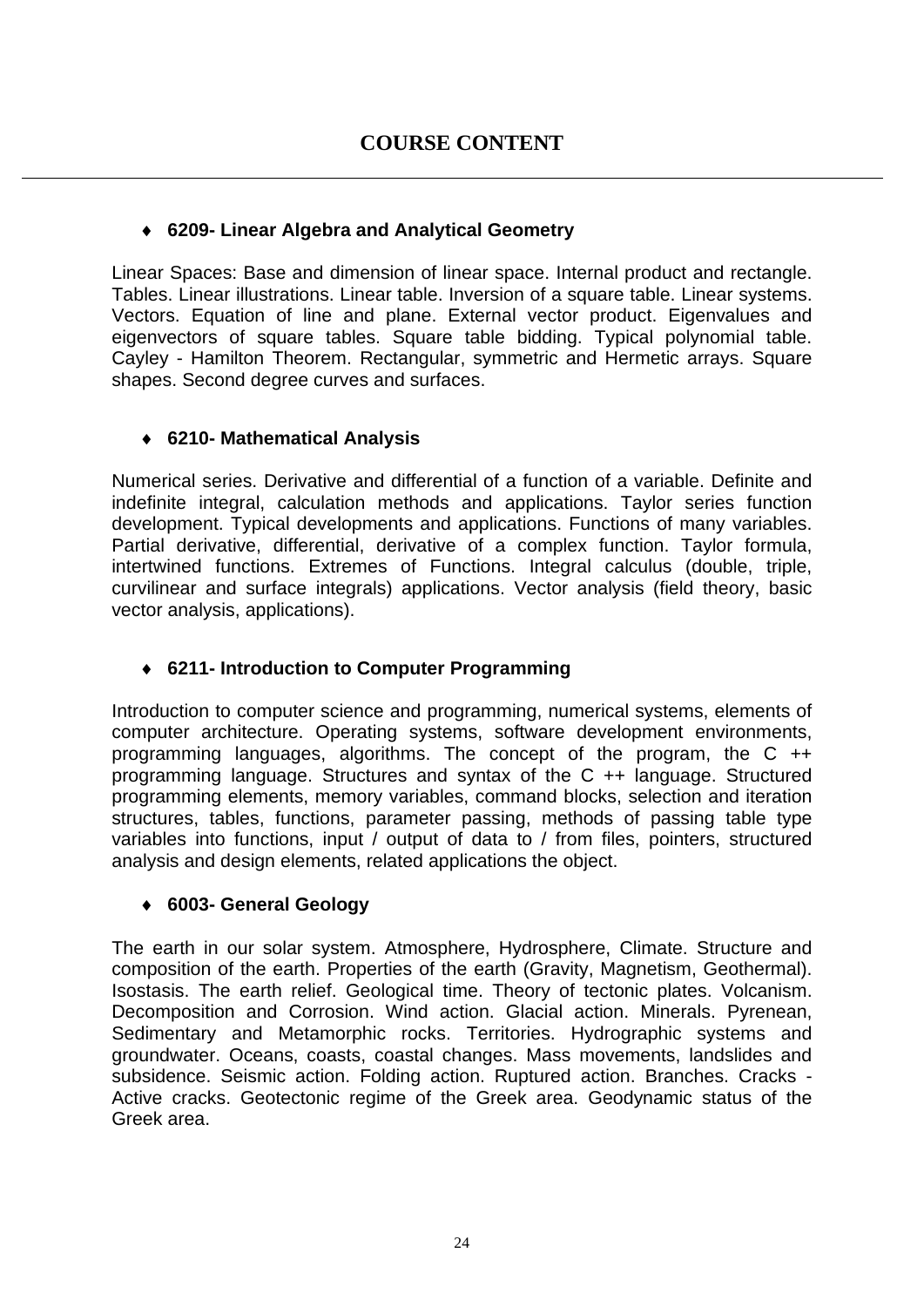# ♦ **6212- Descriptive and perspective geometry**

Relevant positions of lines and planes. Parallelism and perpendicularity of lines and planes. Point and line view in level. Two-sided - three-sided angles. Prism, pyramid, cone, cylinder and sphere. Introduction to the system of the two projection levels. Representation of point, line and level. Problem solving methods. Pyramid representation, intersection with a straight line or plane. Prism representation, straight or flat section. Pyramid and prism developments. Introduction to the system of one level projection and altitudes. Representation of point, line and level. Problems of intersection of lines and planes. Applications. Introduction to perspective. Points and lines of escape. Perspective image of polygonal shapes of the base plane on a vertical table. Perspective image of a polyhedral shape.

# ♦ **6176- Technical and topographical design and drawing**

Description of drafting tools. Principles of drafting. Establishment of drafting scales, graphic scales. Lettering, notes, line types and line weights. Harmonic and basic geometric operations and construction of various geometric shapes. Presentation of objects and shapes found in the built environment using "orthographic projection". Scaled drafting of solid geometric objects (floor plan, sections, elevations, axonometric projection). Application in an architectural design. Topographic drawing and its general rules. Accuracy of the topographic drawing. Grid, frame, legend, scale. Drawing a topographic diagram via Cartesian and polar coordinates. Representation of the of the earth's relief (contouring). Notion of interpolation. Drawing rules for cadastral and topographic diagrams. Longitudinal section and Cross-section representation. Computer aided topographic drawing.

# ♦ **6029- Physical Geography and Environment**

Introduction to Physical Geography and Environment, Atmospheric condition and atmospheric pollution, meteorological phenomena, climatic distinctions, hydrological phenomena, physiographic and geomorphological conditions, soils, soil classification, flora and vegetation distribution, bio-climate, fauna and its distribution, quality of the natural space with emphasis on the landscapes aesthetic characteristics, protected natural areas of Greece – Laboratory exercises and educational excursions. The course has weekly two hours theory and two hours exercises.

# ♦ **6004- Differential Equations**

First Order Differential Equations: linear, separable, homogeneous, Bernoulli and exact equations. Existence and uniqueness of solutions. Higher Order Linear Equations: the homogeneous equation, the methods of undetermined coefficients and of variation of parameters. Euler's equation. Systems of Differential Equations: solutions of a linear homogeneous system, the method of undetermined coefficients. Power Series Solutions: existence of solutions near an ordinary point and near a removable singularity, Bessel's and Legendre's functions. Laplace Transform: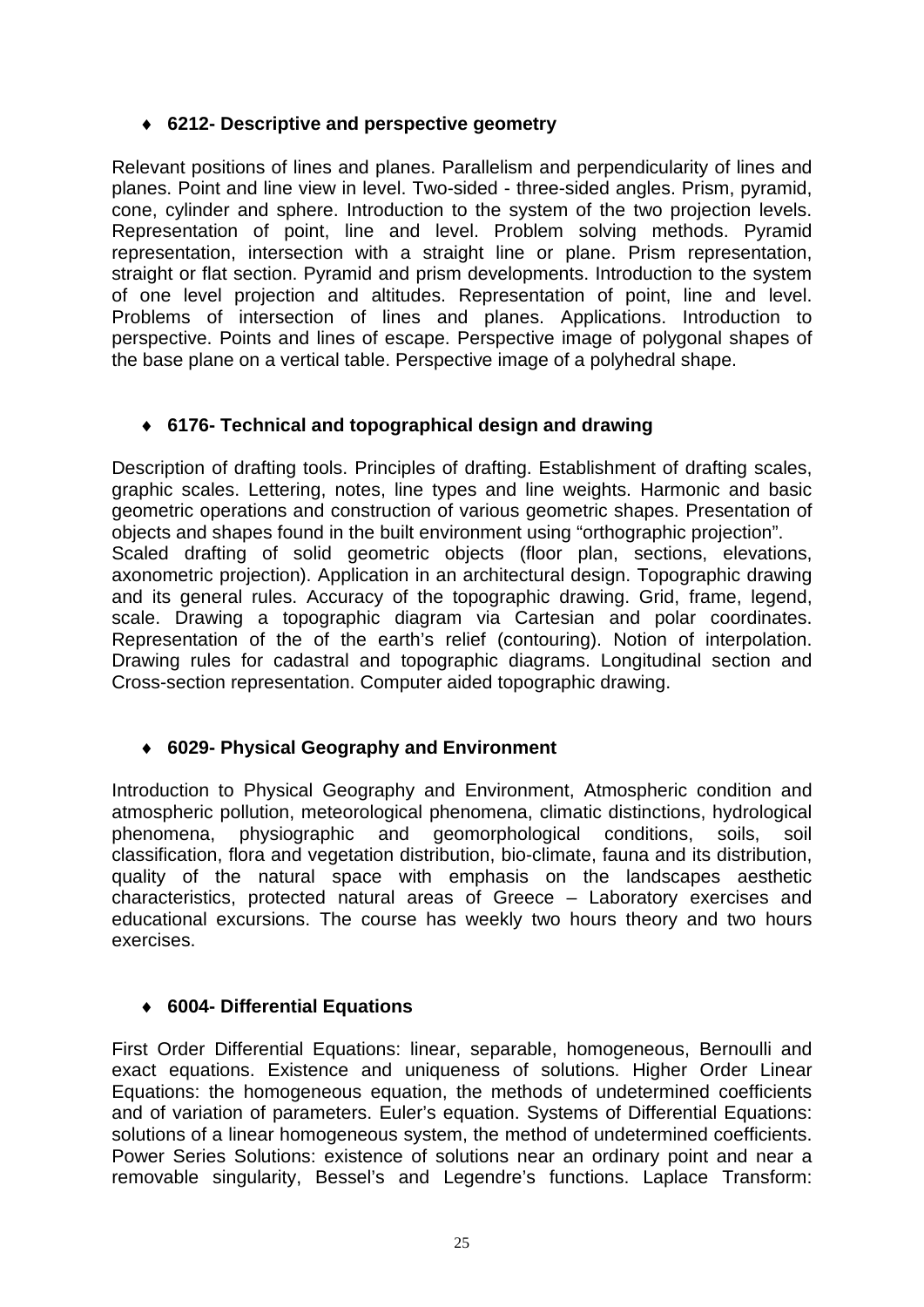Definition and basic properties, sectionally continuous functions, the Dirac function, the initial value problem. Convolution. Partial Differential Equations: linear equations, the basic equations of mathematical physics, classification of second order equations, boundary value problems, the method of separation of variables. Complex Functions: elementary complex functions, differentiation and integration, Cauchy's Theorem and integral formula, power-series, Laurent series, basic theorems of complex functions, the Residue Theorem, conformal mappings, linear fractional transformations.

# ♦ **6042- Probability Theory and Statistics**

Descriptive statistics. Concept of probability, laws and its properties. Conditional probability, probability independence, Bayes' theorem. Random variable and its distribution. Average value, dispersion and their properties. Special distributions and their applications. Variable distributions, independence of random variables. Central Limit Theorem. Sample distributions. Spot assessment, confidence intervals and case studies. Linear model: parameter estimation and controls, adjustment factor, forecast. Criterion x2 and graphical distribution control. Relevance tables. Applications using a statistical package.

# ♦ **6143- Geodesy I (Introduction to Geodesy)**

Introduction and historical review. The planet Earth (structure, principal motions, shape and size). Reference surfaces (geoid, spheroid, sphere, horizontal plane). Basic definitions. Units of measurement. Measurements of distances, angles and height differences. Simple surveying calculations on the planar. Elementary error theory. Reference systems – The Hellenic Geodetic Reference System. Computations on the plane and sphere. Coordinate transformations.

# ♦ **6009- Physics (Mechanics)**

Kinematics and dynamics of a point particle. Work, energy, momentum, conservation and applications. Kinematics and dynamics of a rigid body, rotational motion, moment of inertia, angular momentum, conservation and applications. Gravity and central forces. Mechanical and electric oscillations, fundamental quantities, equation of motion and solution, resonance, coupling of oscillators. Relativistic mechanics: simultaneity, length and time measurements, relativistic momentum and energy, Lorentz's transformation.

# ♦ **6032- Cartography I (General Cartography)**

Introduction to cartography. Basic cartographic principles, history and evolution of cartography, contemporary status and future trends of cartography. Map projections. Cartographic data collection and processing. Cartographic symbolization, cartographic generalization, landform representation and map labeling. Map composition and production. Development of mapping skills and cartometry, evaluating map distortions, designing cartographic symbols, applying generalization and map composition.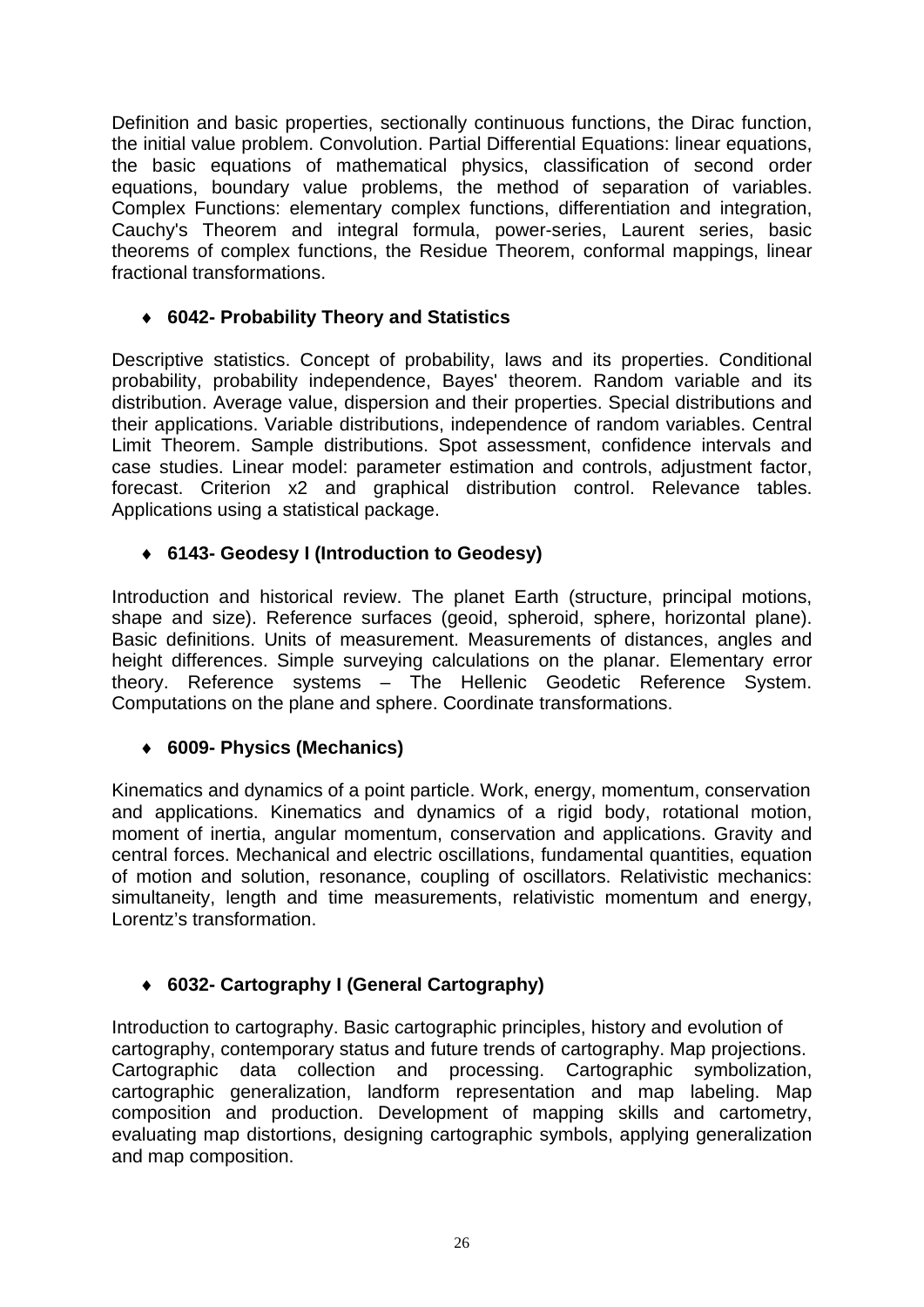# ♦ **6213- Computer programming Applications**

Revision of basic programming structures and components of the C ++ language: Using functions, input / output data from / to text files. Retrospective functions, table sorting and search algorithms. Data structures, user-defined types. Classes, field and method visibility, polymorphism, operator overload, heredity. Geometric entity management applications with classes. Edit strings. Indicators, dynamic memory allocation, dynamic array definition, applications.

# ♦ **6178-Projective geometry**

Central and parallel homology, homologous shapes, constructions in space. Second degree surfaces and conical sections. The Perspective depiction as a central confession. Properties and constructions. Construction of the perspective image of a plane and a solid (curvilinear) shape. Exercises. Applications.

# ♦ **6085-Numerical Analysis**

Introduction to Matlab and Mathematica, basic concepts and tools. Linear Systems: Direct methods (Gauss, derivation methods). Iterative methods (Jacobi method, Gauss-Seidel, SOR), calculation of eigenvalues. Interpolation and Polynomial Approach: Polynomial Taylor, Lagrange, Newton with split differences Newton with finite differences, Hermite interpolation and interpolation with splines functions. Solving Nonlinear Equations: Bisection Methods, Regula-Falsi, Fixed Point, Newton-Raphson, Intersecting, Schroder. Polynomial root calculation and Newton method for nonlinear systems. Numerical Derivation and Integration: Approximation of derivatives of different classes, basic types of integration, complex types of integration, Newton-Cotes integration types, Gaussian integration, infinite time integration. Differential Equations: Problem of initial values, generally about arithmetic methods, errors of arithmetic methods. Simple step methods (Taylor, Runge-Kutta), construction of Runge-Kutta methods. Multi-step methods, calculation of multi-step methods with integration (Adams, Prediction-Correction methods). Approach Theory: Discrete Approach with Minimal Squares, Polynomial and Exponential Approach, Function Approach and Minimal Squares with Rectangular Polynomials. Boundary Value Problem: Approximation of some derivatives, linear aiming method, finite difference methods, Galerkin method with finite elements. Matlab and Mathematica applications.

# ♦ **6106-Differential Geometry**

Curves of R3: The concept of curve. Tangential straight, proximal plane. Volume length - Physical curve parameter. Frenet trio. Curvature and torsion. Frenet equations. Near sphere and circle. Wrapped and Wrapped curve. Surrounding curve family. Surfaces of R3: Surface definition. Curves on a surface, tangent plane vertical vector. First Class Fundamental Sizes. Surface area. Second Fundamental form. Surrounding surfaces. Applications in the sphere and the ellipsoid. Vertical Curvature, main curvatures, curvature lines. Geodetic Curvature. Geodetic Lines, Liouville Formula, Gauss - Bonnet Theorem. Surface Imaging: Isometric imaging,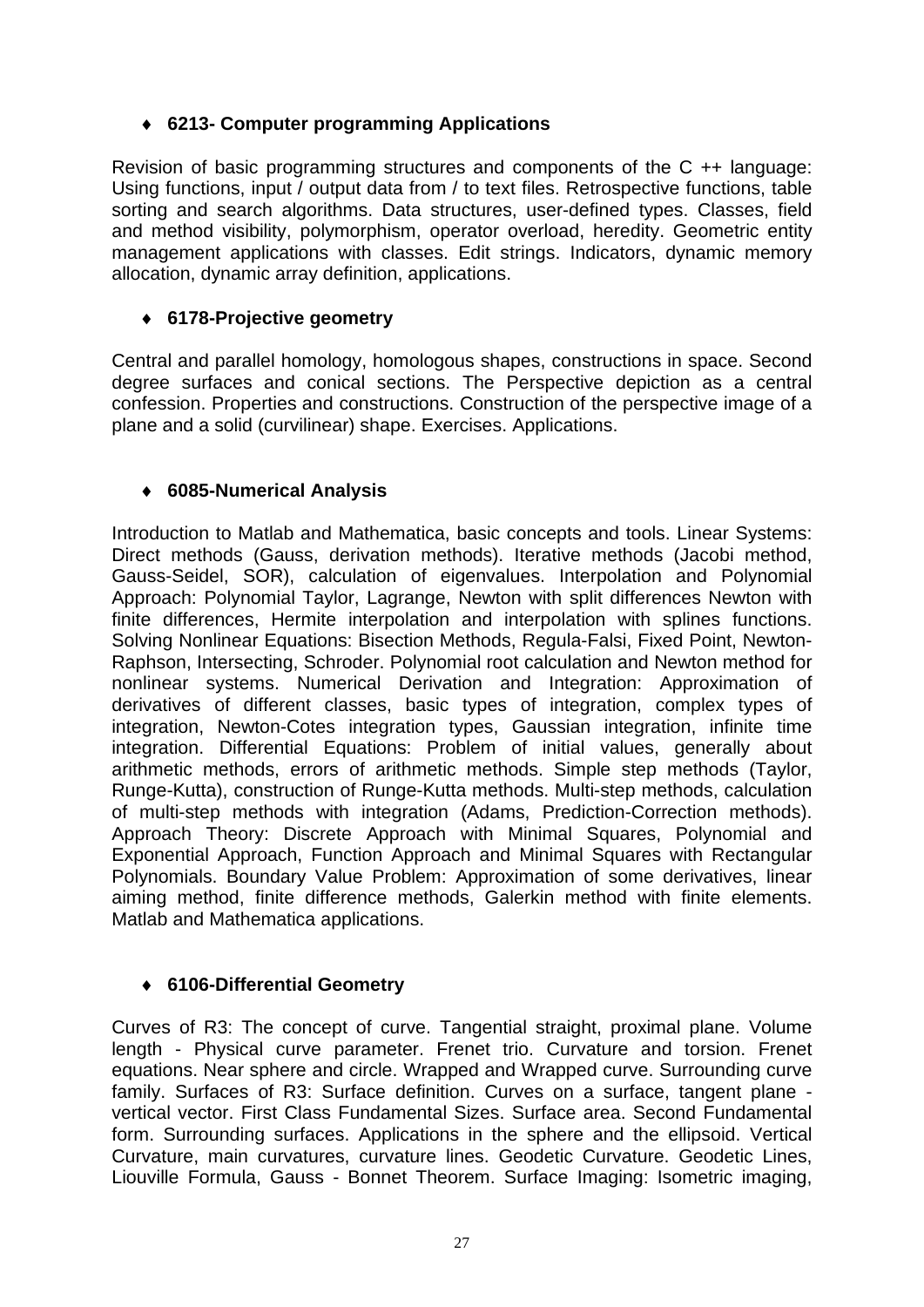conformal imaging, stereographic projection, Mercator projection, isobadic imaging, Laubert, Sanson and Bonnet imaging..

# ♦ **6010-Physics II (Electromagnetism & Optics)**

Electric charge, electric flux, potential and intensity of electric field. Magnetic dipole, magnetic flux, intensity and source of magnetic field. Interaction of magnetic and electric fields, induction, self-induction. General characteristic of waves, equation of wave. Transverse and longitudinal wave, wave superposition, standing wave. Maxwell'sequations and E/M wave, energy of E/M wave. Geometrical optics: reflection,refraction, mirrors, prisms, lenses, optical instruments. Wave optics: scattering, refraction, reflection, polarization, interference and diffraction of waves.

# ♦ **6215-Data base systems**

Introduction to databases and data modeling. Classic data models (hierarchical, network). The Entity-Relationship semantic model. Introduction to the relational data model. Transition from the E-R to the relational data model. Database Management Systems: principles, services and architecture. Database languages, introduction to the Structured Query Language (SQL). Design of databases, introduction to UML. Logical design and normalization. Database integrity, optimization and security. Client-server architectures, introduction to xDBC and middleware. Lab based on the MS Access personal DBMS.

# ♦ **6027-Geodesy II (Geodetic methods and Instruments)**

Elementary error theory- Definitions of basic measurable geodetic elements. Instruments of angle and direction measurement (optical and digital theodolites). Methods of angle and direction measurement, computations and corrections. Practical exercises. Instruments of distance measurement (tapes, EDM, basic principles of GPS etc.). Methods of measurement, computations and corrections. Practical exercises. Instruments and methods of height difference measurements (spirit levelling and trigonometric heighting). Computations and corrections. Practical exercises. Satellite positioning systems: basic principles, instruments. The meaning and the use of geodetic networks (horizontal and height control networks). The use of intersections and resections in geodetic networks. Measurements and computations. Practical exercises.

# ♦ **6216-Engineering mechanics**

Forces and moments: concentrated force, moment of a force about a point, addition of forces, rigid body equilibrium. Statically determinate beams and framed structures: geometrical stability, reactions, internal forces (normal-force, shear-force and bending – moment diagrams). Concepts of stress and strain: deformable body, normal stress and strain in axially loaded bar, stress and strain components in an infinitesimal orthogonal element of the body. Mechanical properties of a deformable body: stress-strain diagram, brittle and ductile behavior, Hooke law, Poisson ratio,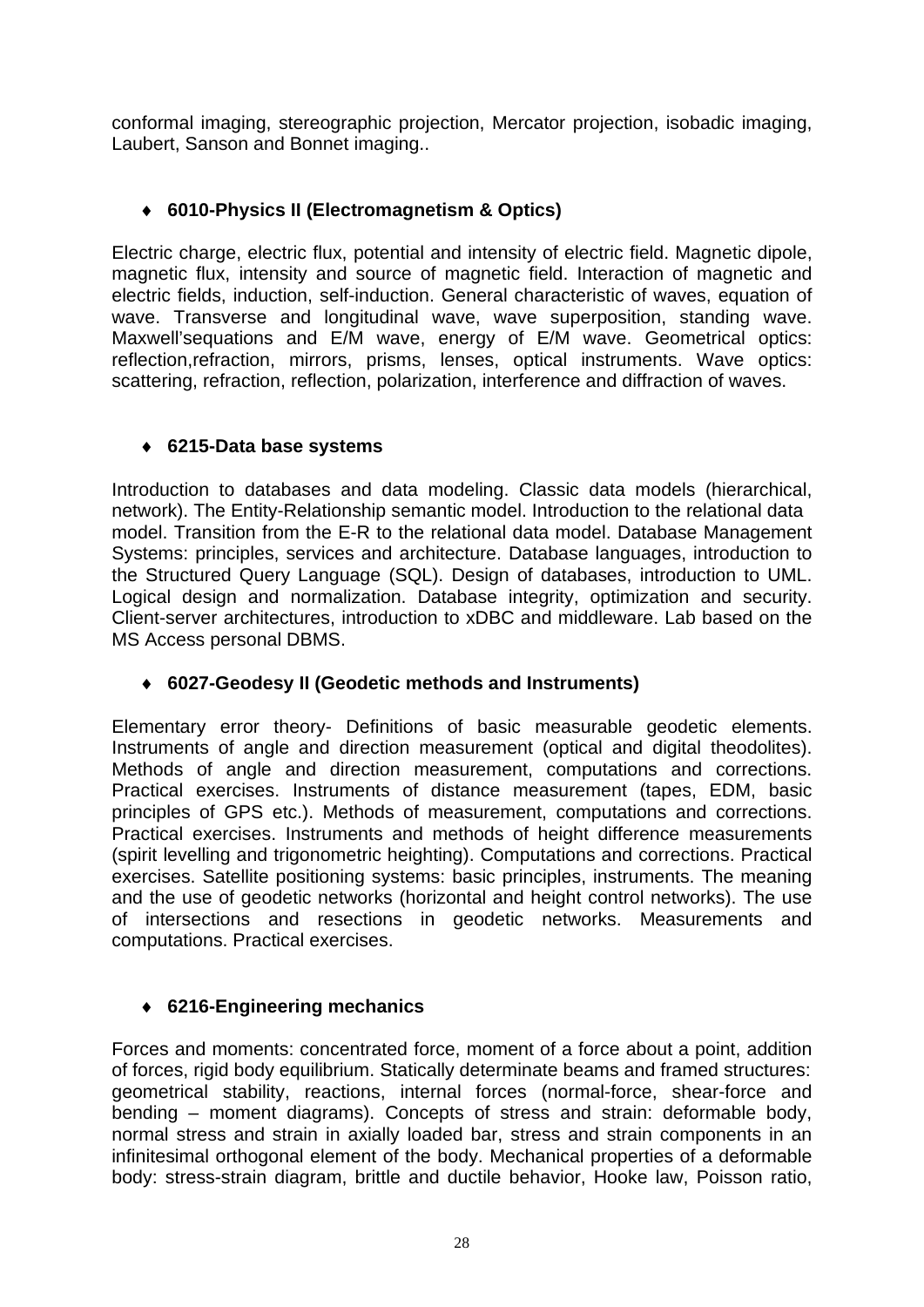shearing stress-shearing strain diagram. Torsion: shearing stresses and deformation in structural members with circular and rectangular cross sections in the elastic and inelastic range. Bending: simple and skew bending of structural members with symmetrical cross section, bending of structural members made of several materials deflection of beams, statically indeterminate elastic beam problems. Shearing stresses in structural members: shearing stresses in structural member with symmetrical cross section, shearing stresses in thin walled members. Combined stresses in structural members: stresses from combined action of bending, transverse and axial loadings, transformation of plane stress, principal stresses, Mohr circle. Buckling of column: the Euler formula for a pin-ended column, elastic buckling of column with different end restraints. Laboratory tests: tensile and compressive tests for ductile and brittle materials, determination of elasticity modulus, torsion test.

# ♦ **6102-Principles of Geoinformation and GIS**

The course covers the principles of geo-information and the technological subject of geographic information systems (GIS). It includes: Theoretical basis of geoinformatics- historical evolution - concepts of space and time - geospatial relations – representation and models of geospatial knowledge (object-oriented and continuousfield models) - implementation of geospatial concepts and models in a GIS geospatial databases - vector, raster and other advanced data structures - metrics and topology. Furthermore, it addresses more complex topics such as: Data sources and collection techniques –Application development – Standards, integration, and interoperability. Due to its laboratory character, the course implements the above concepts with a series of consecutive laboratory assignments, which form an integrated project.

# ♦ **6090 -Geodesy III (Land surveying)**

State reference coordinate systems. The meaning and the use of a traverse. Measurements and computations. High accuracy traversing. Urban traverse networks. Practical exercises. Detail surveying especially with modern methods-Surveying plotting. Field setting out of straight lines and basic curves. Land sharing. Longitudinal sections and cross sections of an axis. Area and volume computations. Practical exercises. Hydrographical surveying

# ♦ **6091- Photointerpretation-Remote sensing**

Introduction. Basic concepts and Principles of Photo-interpretation and Remote Sensing. Basics from physics and mathematics. Electromagnetic radiation. Sensors and images. Photo-interpretation and Remote Sensing instruments and measurements. Satellite Remote Sensing Programs and operational applications. Possibilities and constraints. Prospects. Photo-interpretation and Remote Sensing analogue and digital methods and techniques for Earth Observation and Monitoring by airborne and satellite systems. Applications in the scientific/technical and professional fields of the Rural and Surveying Engineer. Remote Sensing and GIS Integration, Applications for Land and Environment Inventories, Mapping and Monitoring..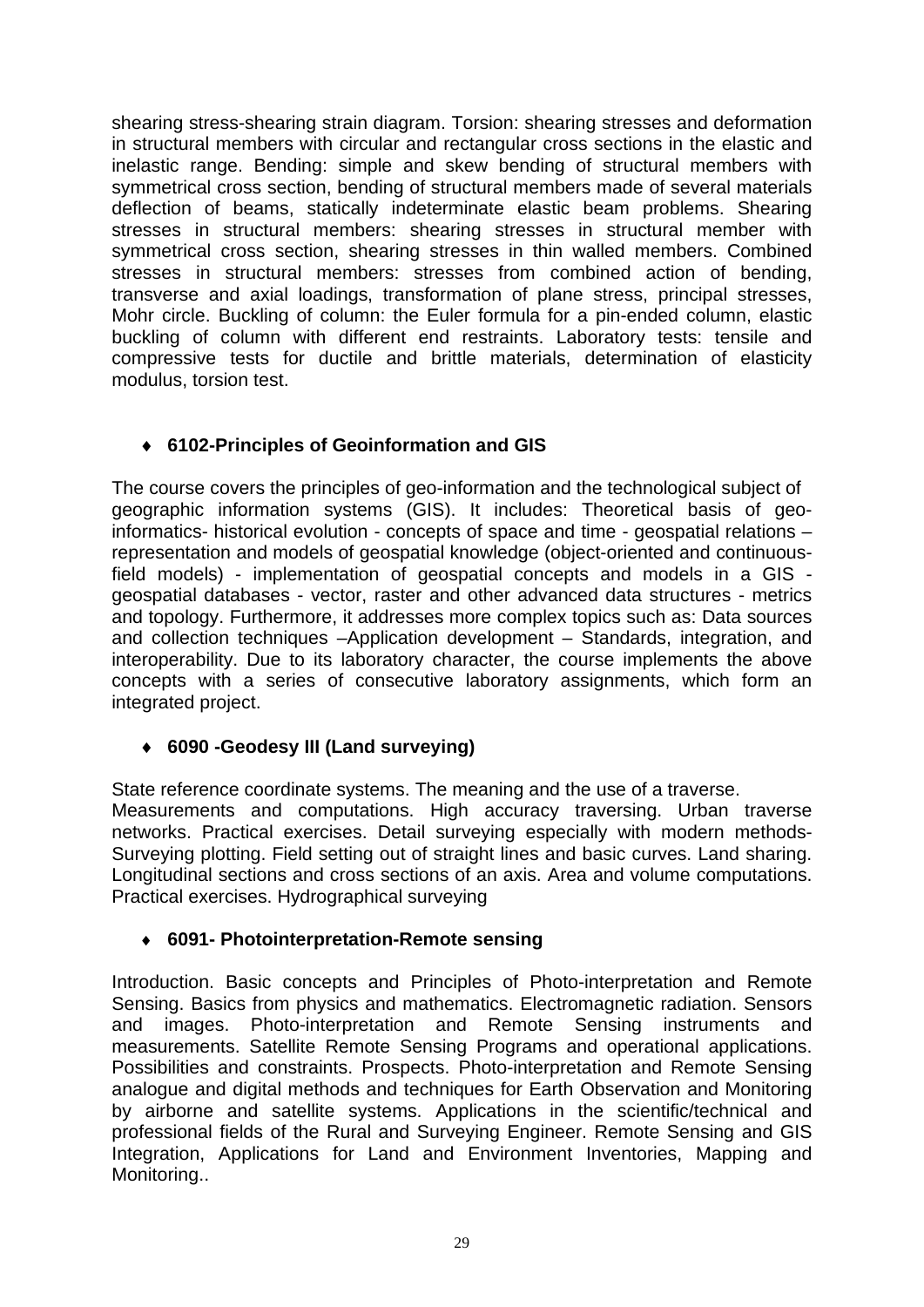# ♦ **6193-Cartography II (Analytical Cartography)**

Introduction (the relation between map and Earth surface). Scale, reference systems and coordinate systems. Distortions of lengths, areas and angles. Distortions of finite features. Principles of map projections. Normal projections (cylindrical, conical and azimuthal), Transverse and oblique projections. Projection systems in use in Greece and transformation between different projection systems. Cartometry and the relation between scale and measurements. Measurements of length and area and calculations of volumes. Geometric transformations. Interpolation and digital elevation models (algorithms for morphological analysis of landforms and hillshading). Cartographic generalization (generalization operators and line simplification algorithms).

# ♦ **6083-Highway Engineering I**

Introduction. Determination and description of road geometry. Vehicle driving and braking forces. Vehicle movement in curves. Road-holding. Study elements of the horizontal alignment. Angular diagram. Marginal horizontal alignment element values. Study Speed. Operation speed. Speed limits. Calculation. Calculation of possible speed of heavy vehicles, travel time and fuel consumption. Safety criteria. Study elements of vertical alignment and marginal values. Road inclination and fitting. Visibility for stopping and overtaking. Administrative and functional categorization of roads. Parts of cross-section. Study elements of cross-section. Typical cross-sections. Calculation of soil needs with approximate and accurate methods. Corresponding cross-sections. Accuracy of soil calculations. Calculation of movement of grounds, graphically and with application of theory of linear optimization. Expropriations. Work budget.

# ♦ **6174-Geotechnical Engineering**

Geological environment: Plate tectonics, Seismicity, Structure, In situ stresses, Surface processes, Hydrological conditions, Geotechnical description of rocks and soils: Rock structure-rock material, Discontinuities, Stereographical projection, Mechanical properties. Site investigation-maps, Photointerpretation, In situ probes. Applications of Geotechnical Engineering-Slopes, Underground Constructions-Tunneling, Applications in Highway Engineering and Hydraulic Structures.

# ♦ **6214-Introduction to Economic Analysis**

Basic financial figures and definitions. The financial problem, the supply and demand of goods. Production theory and production costs. Market forms. Introduction to National Accounts. Kcynos's model, balance in the commodity market. Money. The IS-LM model. Balance in the market of goods and money. The model of Total Supply and Total Demand. Introduction to International and European Economic Developments.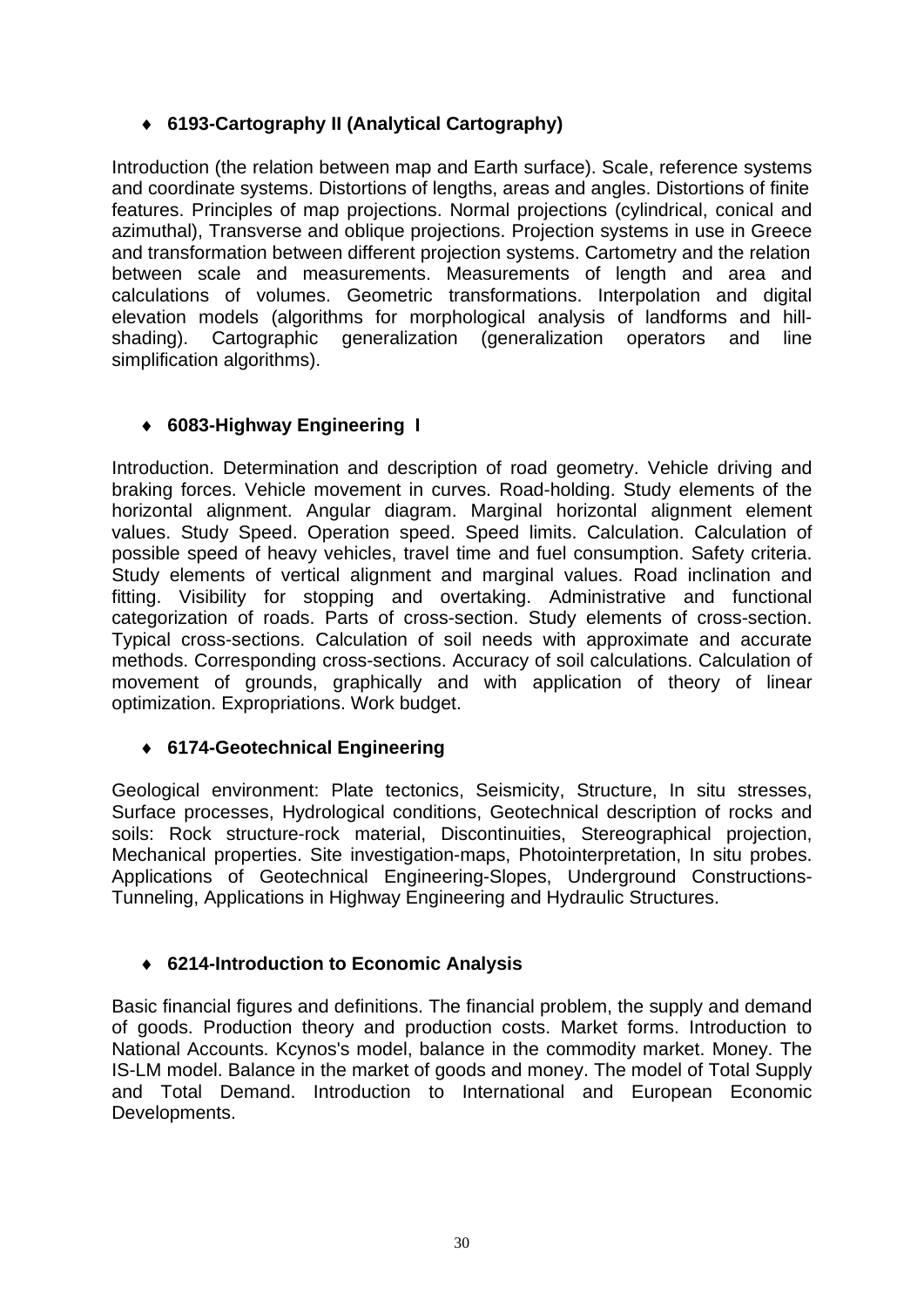# ♦ **6018-Geodey IV (Higher geodey)**

Introduction. Shape and size of the Earth. Reference surfaces. Geometry of the ellipsoid. Reference Systems: Terrestrial Systems, (WGS84, ITRF) Geodetic Systems, Astronomical systems. Geo-centric and topo-centric systems. Reference Systems used in Greece. Deflection of the vertical Astro-geodetic methods. Dynamic Theory of heights. Dynamic, orthometric and normal heights. Reductions of geodetic measurements to the reference ellipsoid. Geodetic computations on the ellipsoid and in 3D Cartesian systems. Map projections used in Greece. Reduction of Geodetic data to the projection plane and computations. Datum and coordinate transformations.

# ♦ **6043-Theory of errors and adjustments**

Introduction to adjustment theory. Principle of Least Squares. Statistical concepts. Estimation of a single variable from direct measurements (equally and unequally weighted). Estimation of standard errors. Multidimensional variables. Variance-Covariance propagation. Bivariate normal distribution, error ellipse. Least Squares adjustments by the methods of Indirect observations (observation equation), Estimation of Variance-Covariance matrices. Least Squares adjustments by the method of condition equations, Estimation of Variance-Covariance matrices. Geodetic applications.

# ♦ **6031-Photogrammetry I (Introduction to Photogrammetry)**

Introduction - Definitions. Photogrammetry and Surveying. Applications and implementation fields of Photogrammetry, Pros and Cons. The photogrammetric procedure. Data acquisition. Photogrammetric cameras. Camera geometry, Central projection - Interior orientation - reconstruction of the bundle of rays. Measuring and correcting image co-ordinates. Reference systems. Geometric relations between image and space. 2D and 3D transformations. Vertical images - radial displacement. Collinearity condition. Exterior orientation. Photogrammetric Resection and Intersection. Co-ordinate determination. Single image Photogrammetry. Single image procedures. Stereo-photogrammetry - Geometry of stereo-pair. Parallax and height determination. Basic of principles of photogrammetric instruments. Functions and possibilities of analytical and digital photogrammetric workstations. Relative and Absolute orientation.

# ♦ **6025-Geography and Spatial Analysis**

Understanding and being able to make effective use of the individual quantitative methods and techniques of geographical analysis, are a crucial part of the training of those who will be involved in the process of spatial planning. Spatial analysis is a scientific field that has been developing rapidly in recent decades. It includes a set of quantitative methods and techniques for the investigation, modeling and mapping of spatial phenomena and processes, aimed at their interpretation and support of the relevant decision-making process. As a result it provides the possibility for:

• accurate description and mapping of spatial standards,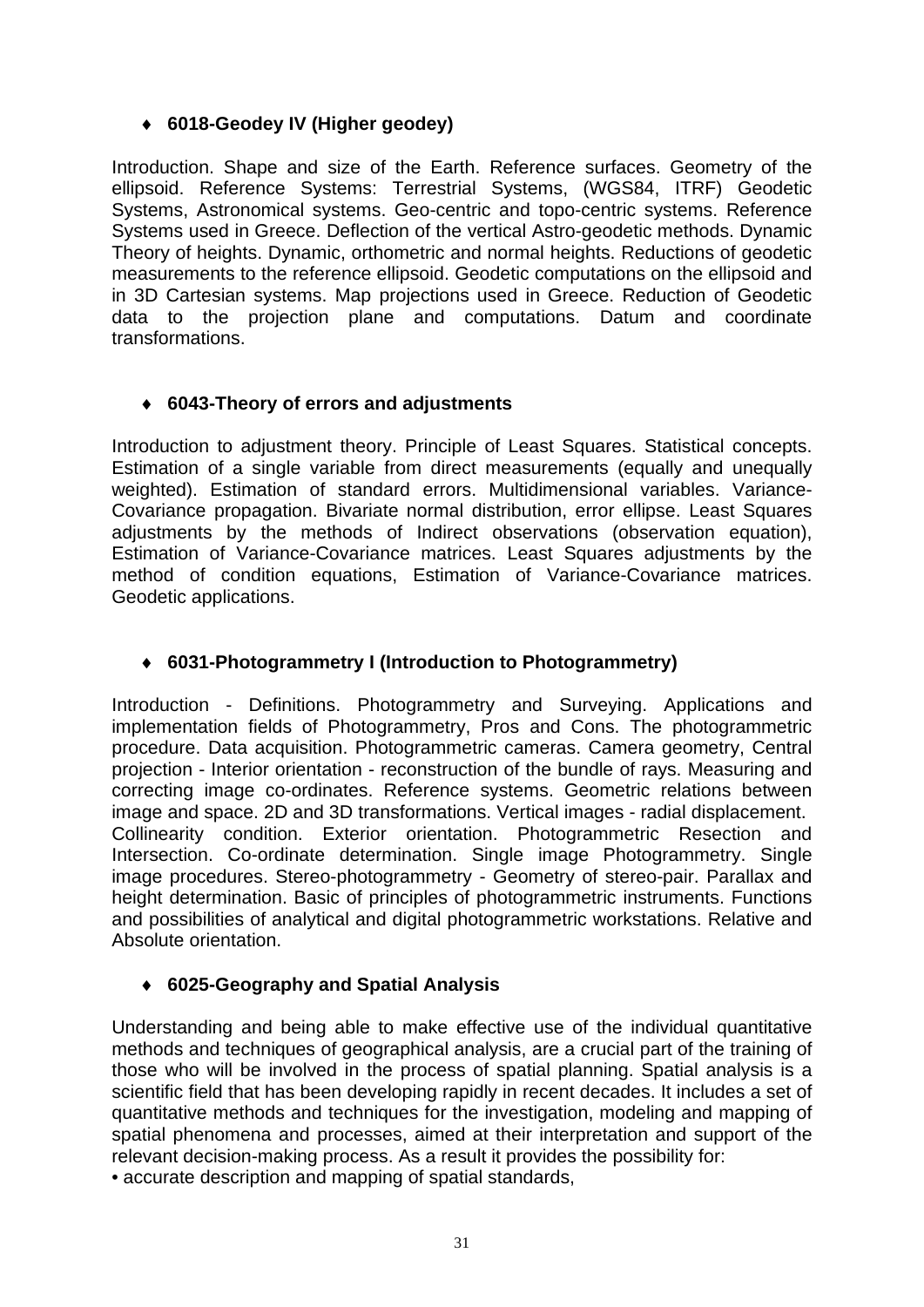• exploring spatial relationships and understanding the spatial processes that produce the above standards,

• forecast and evolution over time of the phenomena under study

In this course, the most important methods, techniques and technologies that are currently used during the analysis and solution of spatial problems are examined, grouped in the following sections:

• QUANTITATIVE GEOGRAPHICAL ANALYSIS - GEOSTATISTICS

• LOCATION - ALLOCATION

• SPATIAL INTERACTION

The lectures of the course are combined with respective individual and / or group laboratory exercises and applications on which a significant part of the assessment is based. At the same time, a complete semester topic is prepared, with a specific example in which emphasis is placed on the utilization of the analysis methods and techniques presented.

#### ♦ **6044-Fluid Mechanics**

Introduction and basic properties of fluids, pressure, viscosity, elasticity. Hydrostatics, Pascal's principle, differential manometers, hydrostatic forces in submerged surfaces and tank walls. Kinematics and dynamics of fluids, flow lines, velocity, acceleration, continuity equation in differential control volumes, boundary conditions, parallel flow, equations of fluid flow in the direction of flow lines, Bernoulli equation. Macroscopic flow analysis in finite control volumes, Reynolds transport theorem. Fundamental equations of fluid mechanics, equations for conservation of mass, momentum, and energy. Real and ideal fluids. One-dimensional equations of conservation of mass, momentum and energy in pipes. Energy and piezometric lines..

#### ♦ **6188- Transportation Infrastructure Design-Economic aspects**

Railways: Introduction. Elements of train motion. Study elements of horizontal and vertical alignment. Super-elevation of railroads. Rail changes. Airports: Introduction. Types, forms and parts of airport settlement. Elements of aircraft flight. Categories of airports. Calculation of the length of the landing/taking off corridor. Taxiways. Vertical alignment and elevation set of corridors and taxi-ways. Earthworks. Financialtechnical issues (General elaborating principles of financial-technical studies): Introduction. Developing design / planning. Basic principles. Investments, introductory concepts. Investment categories. Financial-technical studies and elaboration methodology. Financial and economical evaluation. Conclusions.

# ♦ **6217- Geodesy V (Satellite Geodesy)**

Introduction to Satellite Geodesy. Satellite Positioning Systems (GPS, Galileo). General principles. Conventional and satellite reference systems, time, clocks. GPS. Broadcast signal. Broadcast message, satellite orbits, satellite ephemerides. Code and phase measurements, measurement errors. Single, double and triple phase differences. Error sources. Instruments. Data processing, quality criteria, accuracy. Special measurement techniques, accuracies. Geodetic (satellite) networks, adjustments. Applications.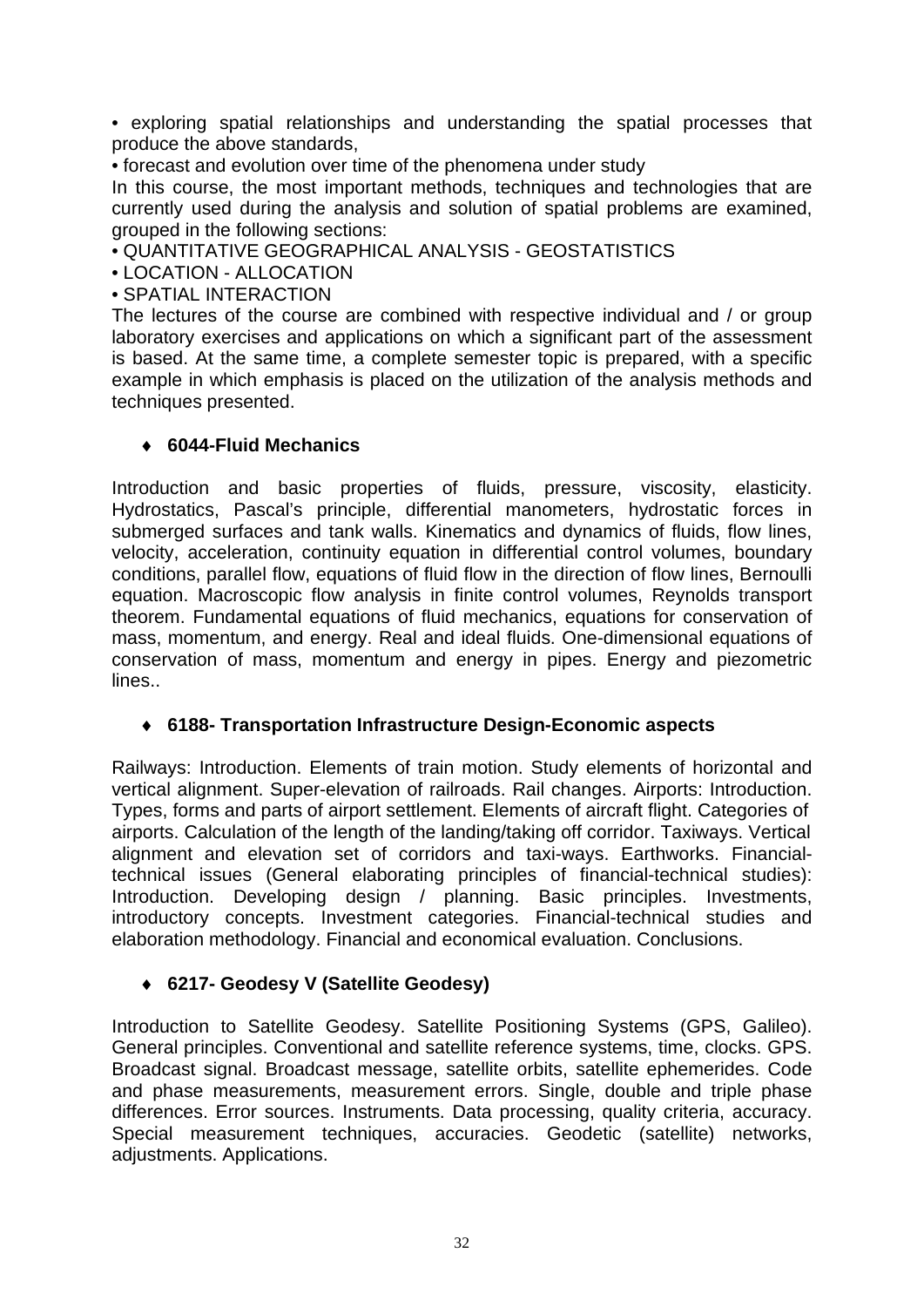# ♦ **6122- Photogrammetry ΙΙ (Analytical Photogrammetry)**

Revision of basic notions - Recap of Photogrammetry I. Special subjects of interior and exterior orientation. Planning a photo-flight. Systems and software for the navigation of a photoflight - Specifications. Notions of digital photogrammetry. Aerial triangulation and phototriangulation: Basic principles, methods and procedures. Accuracies. Combined triangulation adjustments. Photogrammetric surveys and products. Photogrammetric production of Digital Terrain Models. Extraction of DTM's from LiDAR and other systems. Accuracy of stereo-restitution - Specifications. Orthophotography: Basic principles, procedure, instruments and software. Photogrammetric processing of satellite imagery. High resolution satellite images. Geometric models for scene orientation. Accuracies and products.

#### ♦ **6099- Applied Hydraulics**

Introduction, real and ideal fluids. Steady vs unsteady flow. Laminar vs turbulent flow in pipes. Reynolds number. Velocity distribution near pipe boundaries. Boundary layer theory. Coefficient of friction. Flow in pipes, Darcy-Weisbach equation and Moody diagram. Basic principles and applications in steady flow in closed conduits under pressure. Water distribution systems under pressure. Local energy loses, flow of water between reservoirs, pumps and water turbines. Pipe networks, Hardy-Cross method, flow distribution in open channel cross sections. Manning equation, St. Venant equations. Uniform and non-uniform flow in open channels. Specific energy. Critical and non-critical flow. Froude number. Hydraulic jump.

# ♦ **6076- Engineering Hydrology**

Introduction to Hydrological Processes. Elements of Geomorphology. Statistical Analysis of Hydrological Information. Measurement and Analysis of rainfall and snow data. Hygrometry: Networks and Data analysis. Floods. Routing through reservoirs of stream sections. Meteorological and Hydrological analysis..

#### ♦ **6049- Cadastre**

The importance of Land and the concept of real estate property. Ownership, use, acquisition and ownership restrictions, special rights. Elements of technical legislation, title implementation. Urban, forest and rural Land-parcel topology. Cadastral issues from transforming rural grounds to urban. Cadastral concept and evolution through the years. Cadastral systems. Cadastral Books – Cadastral Maps – Cadastral Identification Numbers. Implementation, keeping and updating procedures of the Hellenic Cadastre. Digital Cadastral Map. Analog diagrams, digital and analytical data. Digital transformation and orthophotography. Hardware. Software. Hellenic Cadastre. Users, recoverability. Implementation procedure. Cadastral information collection methods. Legislation, technical specifications and operational cost. Administrative structure, setting-up, management and maintenance-updating of the system.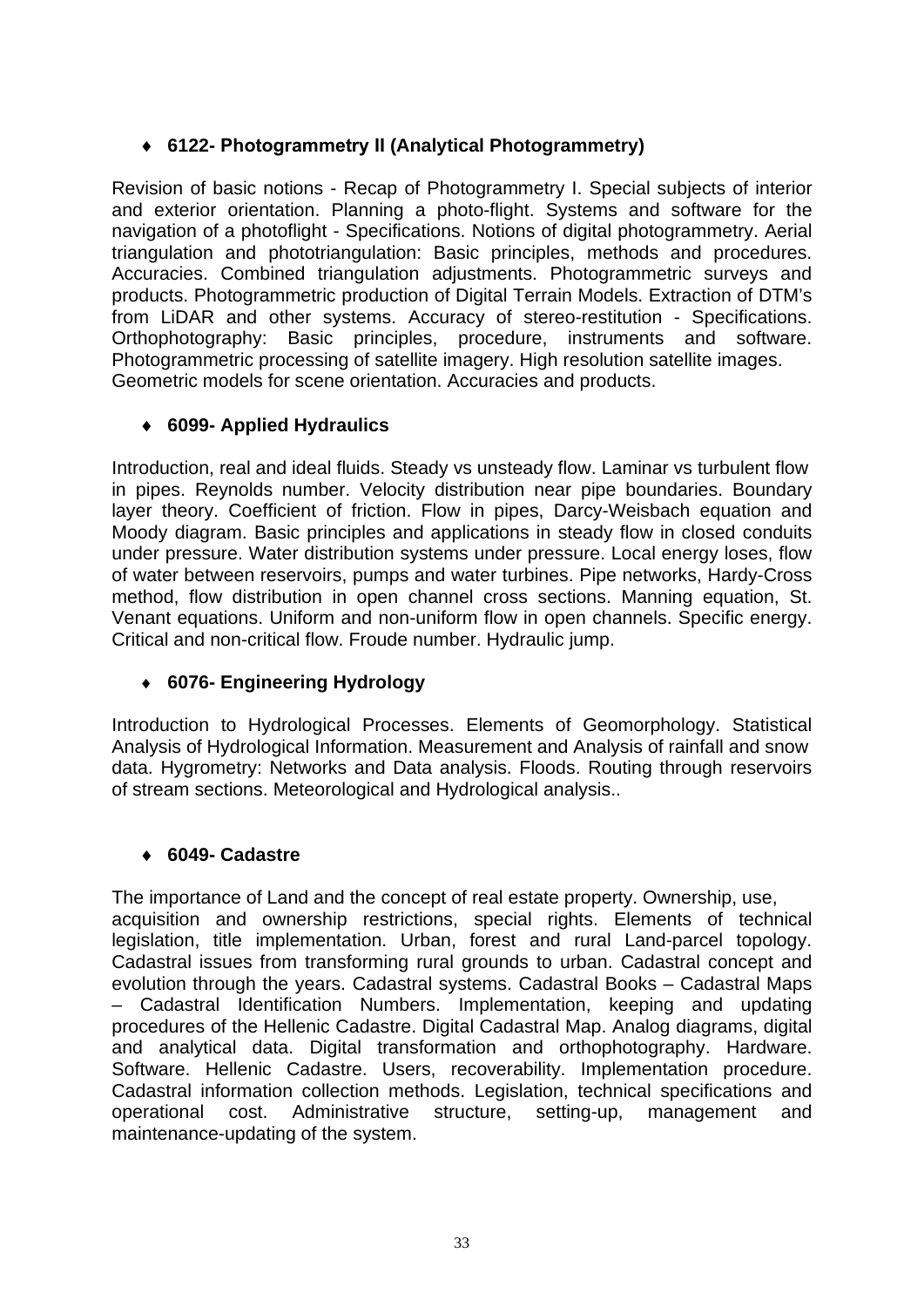# ♦ **6153- Digital Image Analysis for Remote Sensing**

Computational Image Interpretation. Image Histogram. Contrast enhancement, linear histogram stretching, histogram equalization, histogram saturation. Display alternatives, color processing. Filters, edge enhancement, high pass filtering, smoothing, low pass filtering, gradient, Laplacian. Spatial registration, geometric manipulation, coordinate transformation, interpolation. Radiometric Errors and corrections. Feature extraction: spectral rationing, principal component analysis, vegetation indices. Mathematical concepts for image classification, discriminant functions, Bayes theory. Density slicing. Supervised training and classification: parallelepiped, table look-up, decision tree, minimum distance, maximum likelihood. Unsupervised clustering, Algorithms: K\_means, ISODATA. Post classification processing. Object oriented classification: Segmentation nearest neighbour classification. Classification accuracy. Data merging. Geographic information systems. Change detection. Applications.

# ♦ **6120- Urban Planning**

Introduction to urban planning: Aim, objectives, laws. Urban standards and functions. Types of plans, land uses. Systematic planning and post-modern trends. Urban mechanisms and motives. Ways of interference. Control plan of Athens – general Urban Plan. Implementation Deed. Centres. Industrial areas. Habitation. Fundamental meanings.

#### ♦ **6166- Hydraulic Works**

Analysis of flow in closed conduits. Municipal water supply: Demand prediction – Water quality. Reservoir design. Water supply network design and technology. Urban drainage networks design and management. Principles of operation and maintenance. Elements of other hydraulic works..

# ♦ **6130- Regional Planning**

The scope of the course is to provide the theoretical and methodological background that would enable a student to participate in the design and implementation of regional and development plans. The course consists of both theory and applications. More specifically the theoretical part includes: Introductory Concepts in Planning; Theory in Planning; Planning Process; Goal and Objectives Setting; Delineation of Regions; Regional Data Base Development; Scenario Analysis; Scenario Evaluation; Development of Policy Packages; Regional Planning in Greece; Institutional Framework for the Implementation of Regional Plans; Regional Planning in Europe. The applied part on the other hand elaborates on the implementation of a Regional Plan for one of the administrative units of the country following the methodological steps presented during the theoretical part of the course.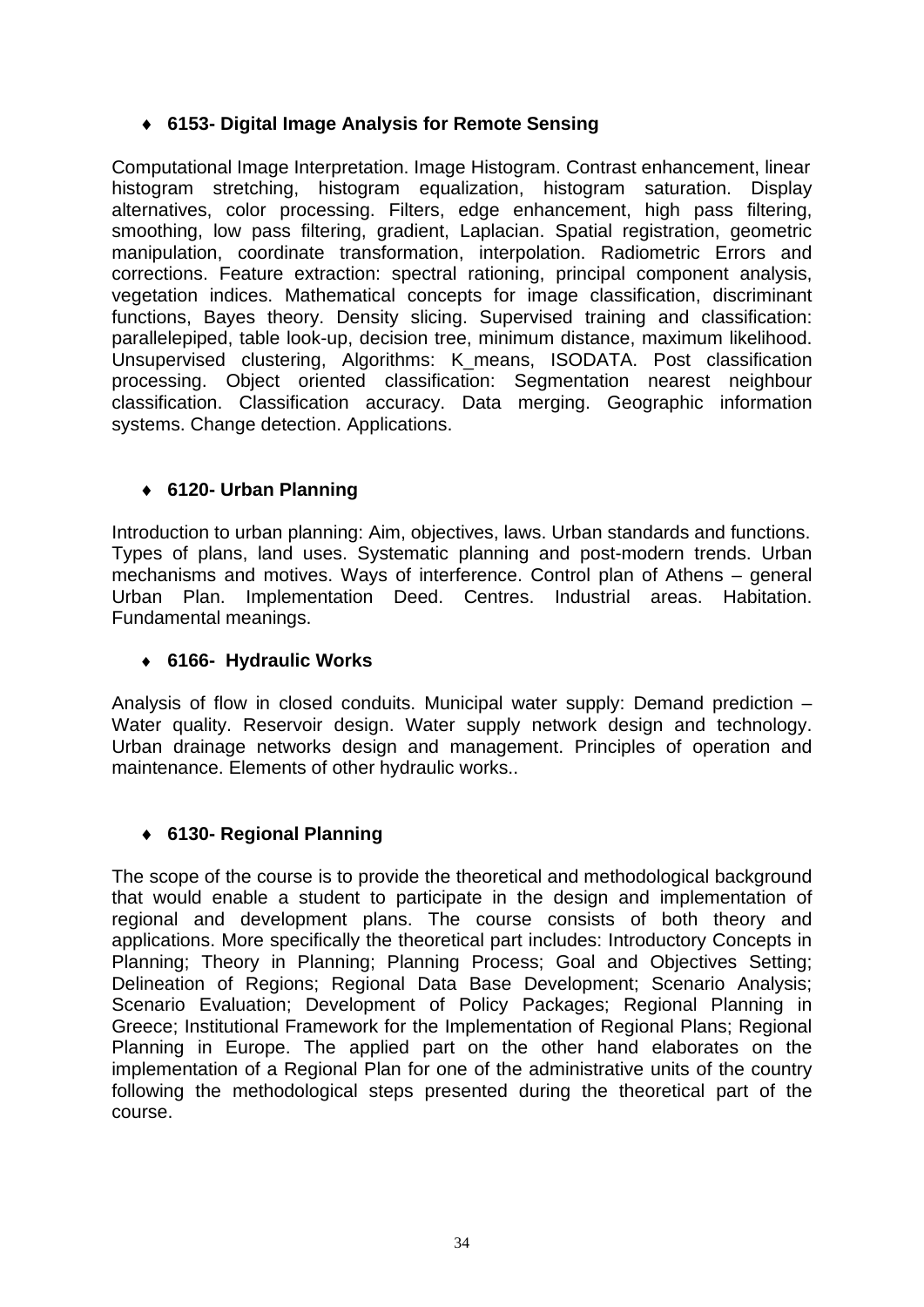# ♦ **6129- Design and Construction with Armed Concrete**

Basis of design: fundamental requirements, limit states, actions, characteristic and representative values of actions, design values of action, combination of actions, mechanical properties of reinforcing steel and concrete. Structural elements and structural systems of concrete reinforced structures: idealization of the element and the structure, analysis methods for ultimate and serviceability limit states. Section and member design for bending, longitudinal force, shear, torsion, punching and buckling. Applications to slabs, beams, column and foundation elements. Control of cracking and deformation. Details of reinforcement, spacing of bars, concrete covers, minimum and maximum reinforcement percentage, minimum requirements in dimensions of structural members.

# ♦ **6177- Business Administration**

Introduction to Business Administration. The Nature of the Firm. Types of Firms. The Business Environment (internal and external environment). Aims and Objectives of the Firm. The Organization of the Firm. Organization Theories. Structure of Organizations. Principles of Organization. Firm's Operation. Engineering Works and Firms. Introduction to Total Quality. Business Administration. The Notion of Administration. Total Quality Management. Special Topics: The Functioning of the Market. Profit & Loss Analysis. Break-Even Point Analysis. The Production Function. Introduction to Balance Sheets and Financial Statement Analysis. Financial Ratios. The Flow Chart.

#### ♦ **6125- Introduction to the Legal System and Elements of Technical Legislation**

The course includes two teaching units:

A) Elements of Law: General Overview of Law, the basic legal concepts and the main legal relations of the following branches of Law are explained: Public Law, European Law, Civil Law (General Principles, Property, Obligation), Commercial Law (Commercial Law) , Companies, Securities), Labor Law (Occupational Accidents, liability of the engineer).

B) Technical Legislation: Legislation for the construction of Public Works (National, European), Town Planning Law, Spatial Planning, town planning, environmental protection, sources of Town Planning Law, protection of architectural heritage.

# ♦ **6188- Transportation Infrastructure Design-Economic aspects**

Railways: Introduction. Elements of train motion. Study elements of horizontal and vertical alignment. Super-elevation of railroads. Rail changes. Airports: Introduction. Types, forms and parts of airport settlement. Elements of aircraft flight. Categories of airports. Calculation of the length of the landing/taking off corridor. Taxiways. Vertical alignment and elevation set of corridors and taxi-ways. Earthworks. Financialtechnical issues (General elaborating principles of financial-technical studies): Introduction. Developing design / planning. Basic principles. Investments,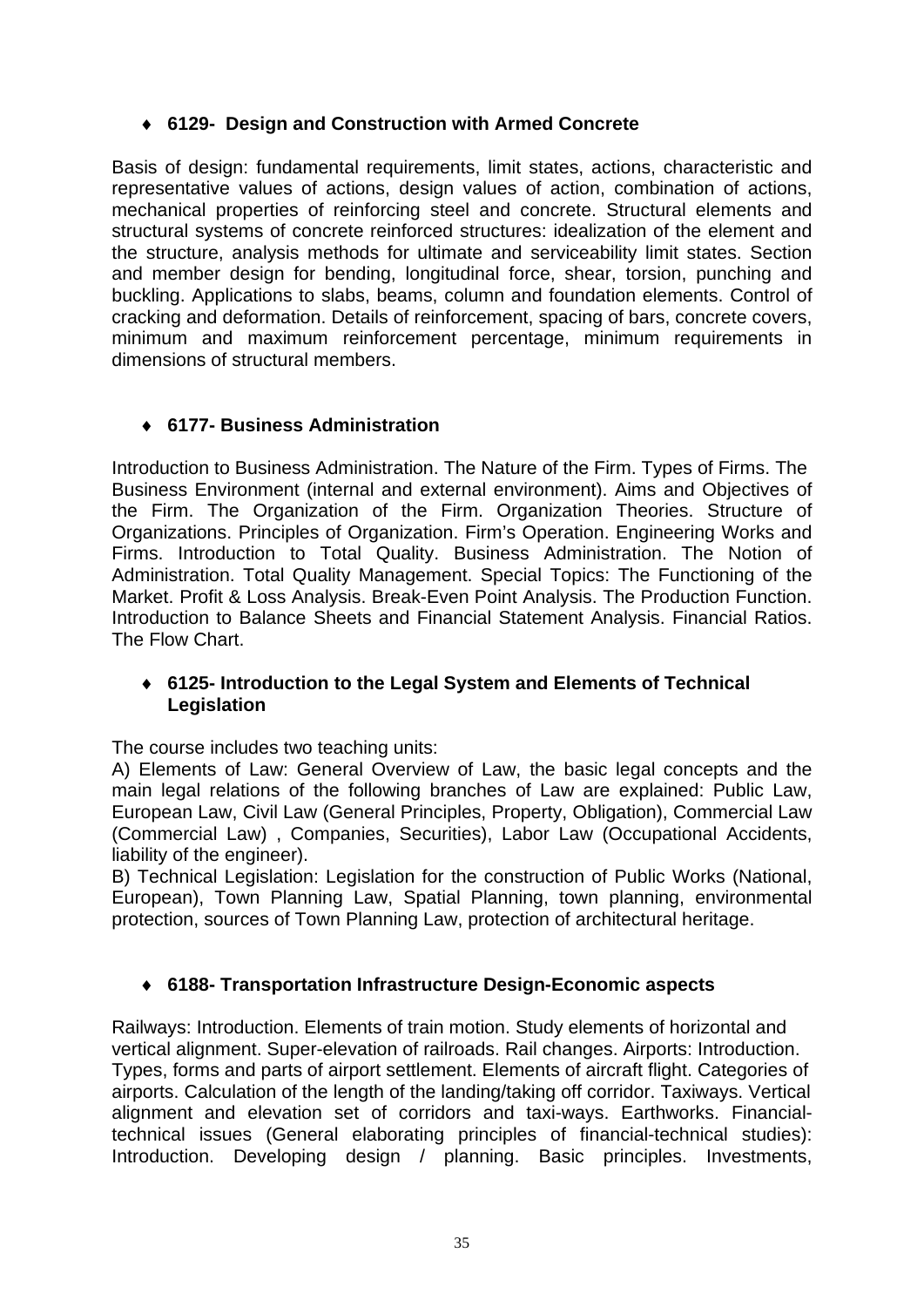introductory concepts. Investment categories. Financial-technical studies and elaboration methodology. Financial and economical evaluation. Conclusions.

#### ♦ **6227- Environment and Development**

Development and Environment (legal, social, economic, political and cultural components. Development of sustainable development, development of worth-living integrated development, confrontation of two opinions. Environmental and developmental policies. Preventive principle, precautionary principle, models of production, distribution, consumption. Environmental economy, Strategy, Methods and techniques of monitoring, recording and estimation of impacts, Environmental danger and uncertainty, Decision-making systems, Multi-criteria methods, Life cycle assessment. Analysis of specific areas of - cases of development and environment practices of confrontation. Projects of interdisciplinary teams of students on the practices that will be presented in the class, likely with the method of debate. Technological and ethical obligations of engineer: the engineer can and considers his obligation to offer alternative solutions.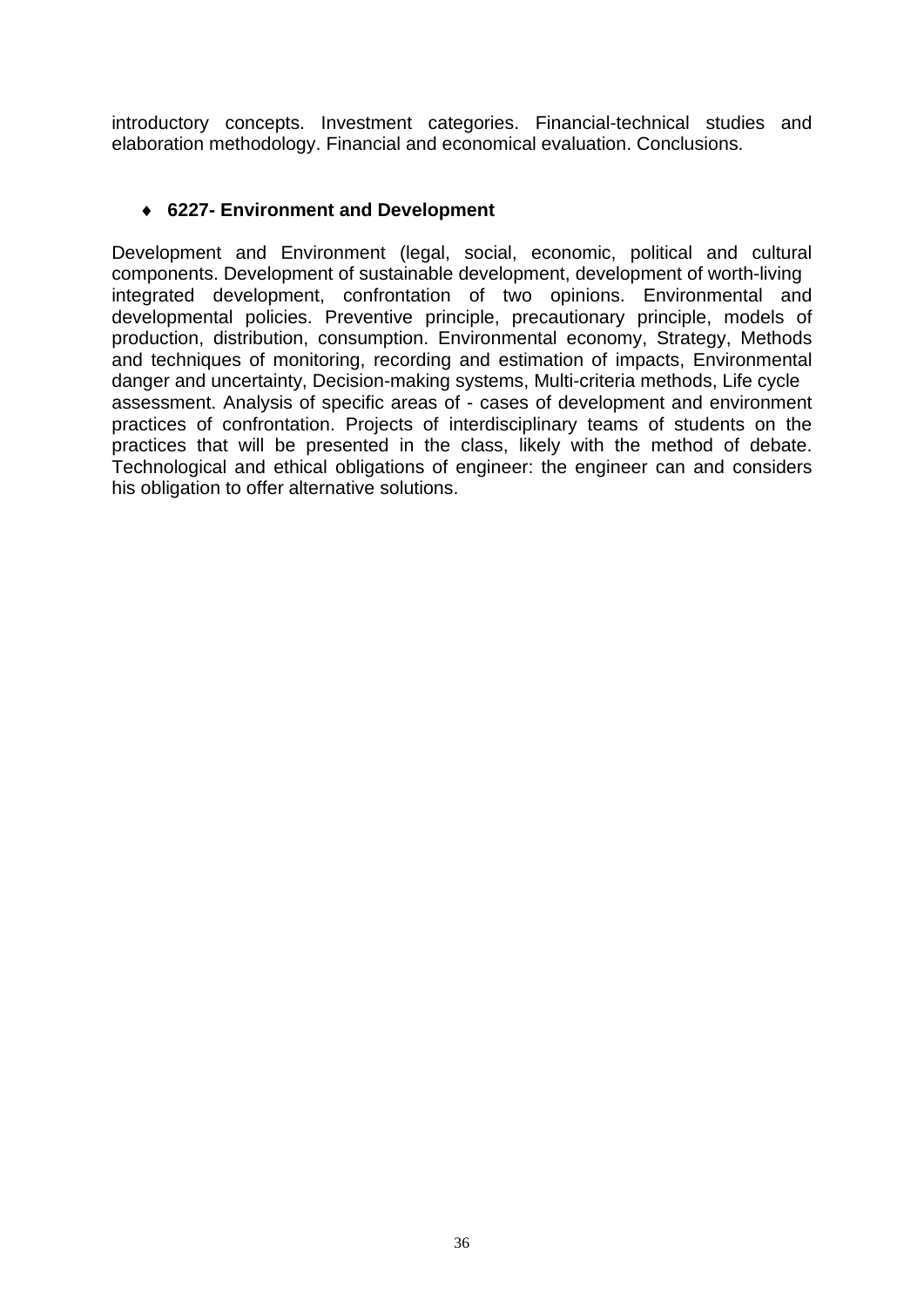#### **DIPLOMA THESIS**

#### **Diploma Thesis - Assignment procedure**

i. The Diploma Thesis (D.T.) lasts one (1) academic semester and is completed during the 10th semester of studies at SRSE.

ii. The assignment of the D.T. to a student is possible only when up to eight (8) courses are required prior to obtain the diploma. The student has the opportunity to complete the D.T. in one semester in cases where up to 3 courses prior the diploma are required.

iii. The D.T. is prepared individually by the student in the Department or in collaboration with the Department where the student has chosen the speciliasation, according to the Undergraduate Studies Program.

iv. The estimated duration for the preparation of the D.T. is about 500 hours.

v. The process of assigning the topic of a D.T. requires an application submitted by the student to the Secretariat of the School, in the periods mentioned in the Academic Calendar. The application identifies the Department, the scientific area of the D.T. and the suggested supervisor. The topic is either selected by the student from a list of suggested topics, announced by each faculty member. at the beginning of each academic semester or by a nominated topic by the supervisor to the student. The proposed topics should describe roughly the objectives, expected results, background knowledge, basic literature and other information that is useful for informing the interested students.

vi. The applications for the assignment of a D.T. subject are examined by the relevant Departments meetings which also propose to the General Assembly of the School the supervisor and the other two members of the 3-member Examination Committee. The final approval is made by the General Assembly of the School.

vii. The Director of each Department should keep a record of the diploma theses prepared in the Department.

viii. In case the student wishes to prepare the D.P. in a scientific area of the School that is not included in the student's elective specialisation, an application to the Secretariat of the School should be submitted to request a supervisor. If the supervisor agrees with the assignment of the D.P., and the topic, the 3-member Examination Committee is appointed by the General Assembly of the School by the General Assembly of the School.

ix. In case the student wishes to prepare a D.T. in a scientific area outside the scientific areas of the School, the student should submit a reasoned request to the Secretariat of the School. In collaboration with the most releavnt Department of the SRSE, the Department proposes to the General Assembly of the School the acceptance of the application and appoints the supervisor from the SRSE. The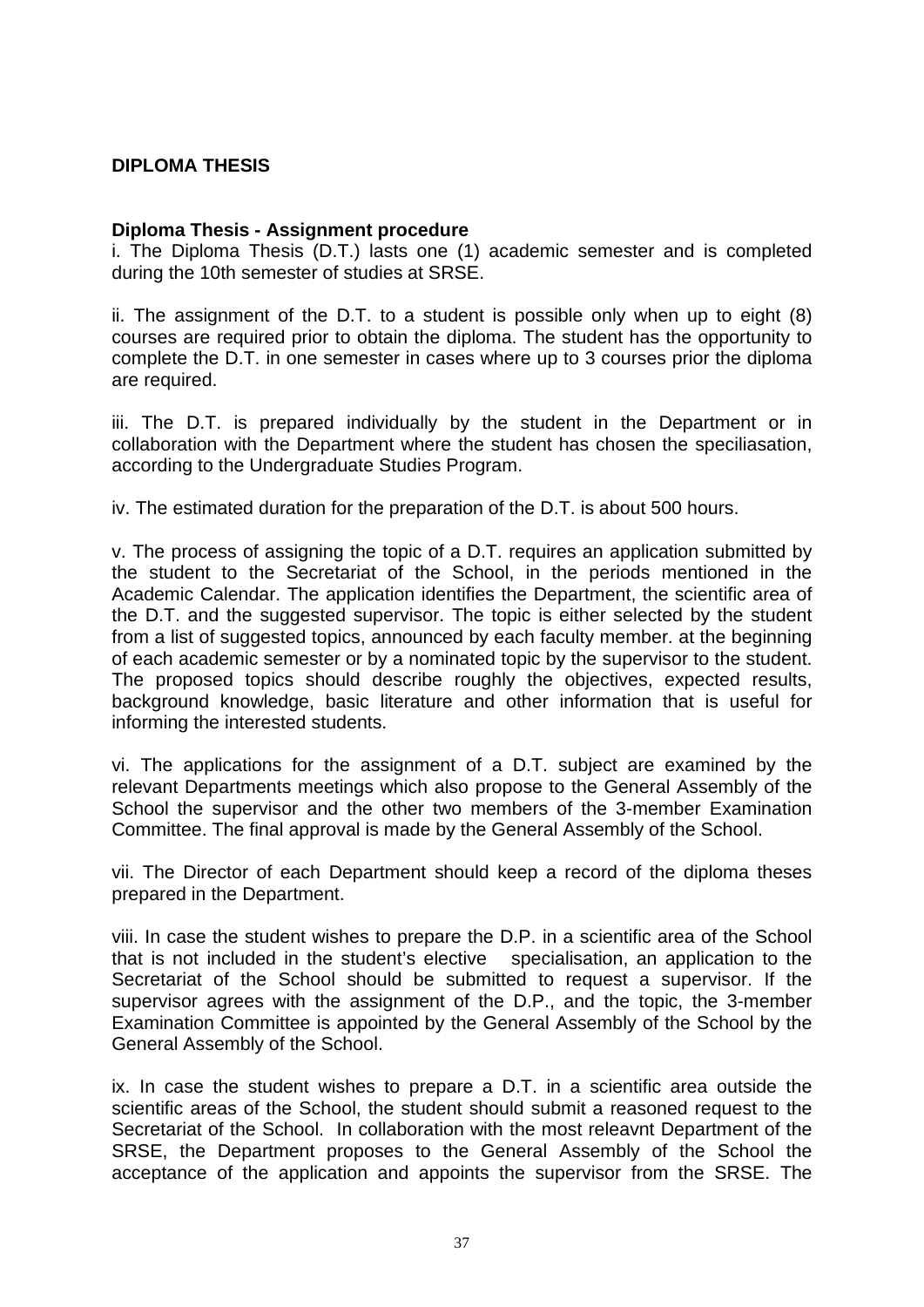three-memebr examination Committee comprises the supervisor and two (2) other members, one of whom may be a member of the Faculty outside the School. The final approval is made by the General Assembly of the School.

#### **Preparation, submission and examination of Diploma Thesis**

i. The Diploma Thesis is prepared by the student with the continuous supervision and guidance of the supervisor and the other two members of the three-member Examination Committee. The Department(s) should provide the facilities for the smooth preparation of the D.T. by the student.

ii. Before the predefined examination periods, the supervisor certifies that the D.T. is completed and the student must give a draft copy of the D.T. to the other two members of the Examination Committee.

iii. The final approved copy is submitted (also in electronic form) to the Secretariat. The electronic version of the dissertation becomes available in the Digital Repository of the Central Library of the National Technical University of Athens (Dspace).

iv. The presentation and examination of D.P. is oral and public. It takes place after the successful completion of all other obligations of the student, as they arise from the Undergraduate Program.

v. The planning for the presentationand examination period of D.Ts is organised centrally by the Secretariat. A minimum of 30 minutes is available for the presentation of each D.T.

vi. The examination and grading of the D.T. is made by the appointed three-member Examination Committee. The final grade is the average of the scores of the members of the Examination Committee, rounded to the nearest average or 0.5, with a lower success grade of 5.5.

vii. A student who fails the examination of the D.T. may repeat this examination at a later date. If the student fails for a second time, the student requests a new subject in the same or another area, in order to prepare the D.T. and be examined in a next examination period.

#### **Format specification for the Diploma Thesis**

- **a.** DTs are submitted typed and bounded in DIN A4 format. Departments may prescribe additional features, such as colour and line art for the cover, etc.
- **b.** Figures and diagrams must be drawn (preferably with Indian ink) in presentable style and in accordance with the rules of linear and topographical drawing. In case the figures are larger than the standard page size, a separate booklet could be made to include those figures, suitably folded.
- **c.** DT structure should include:
	- Preface
	- **Table of contents**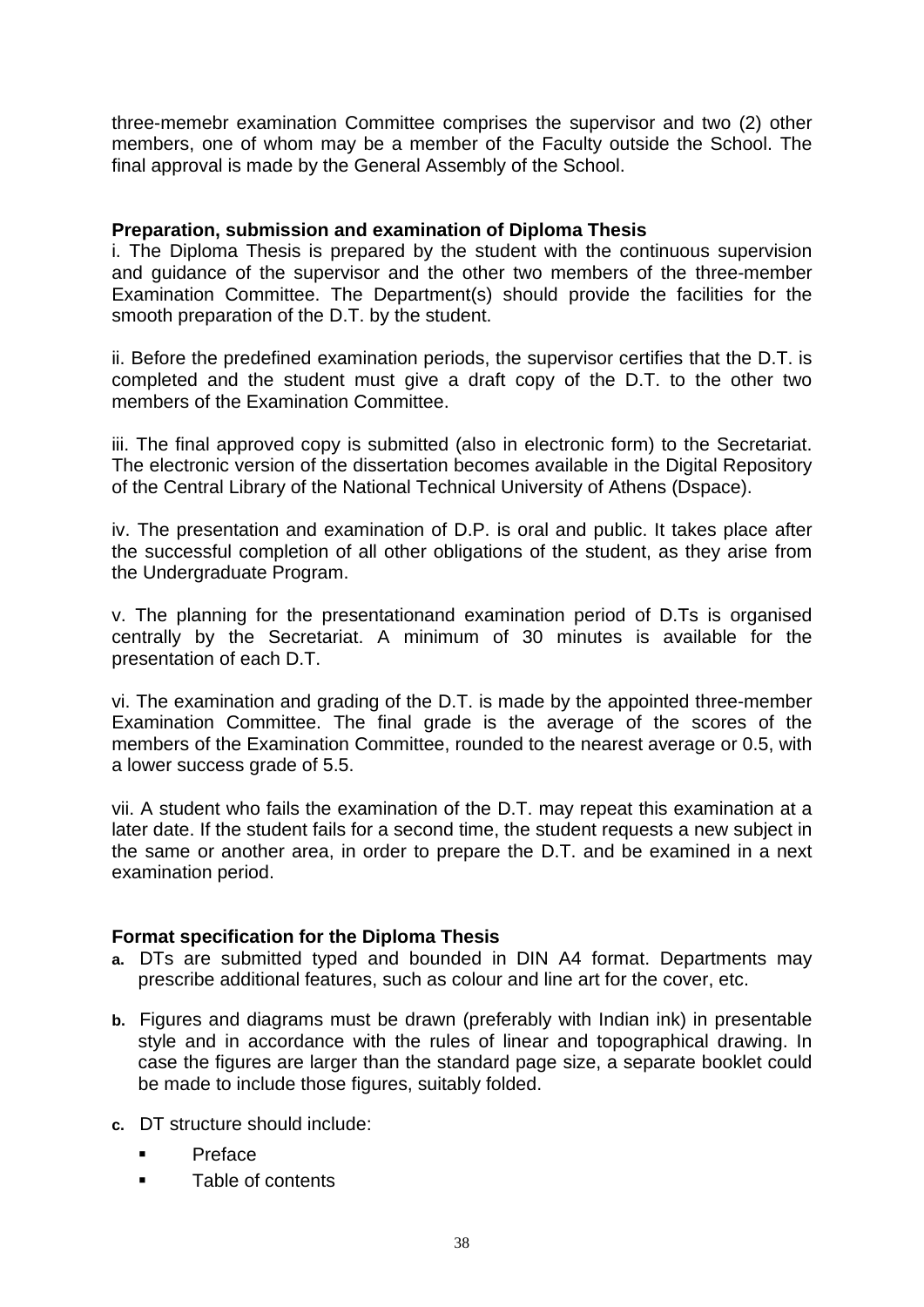- **Table of figures**
- **Table of diagrams**
- **Summary**
- **Summary in an international language (optional)**
- Introduction
- Main Text (Chapters 1, 2, 3, etc.)
- **Conclusions**
- Proposals
- **References**
- Appendices (if any)
- **d.** The **summary** should give a comprehensive description of the DT
- **e.** The **introduction** reveals the motive which led to the specific choice of subject and describes the methods used in handling the problem. Difficulties encountered, the scientific and social expediency, etc. should also be included here.
- **f.** The **main text** is divided into numbered chapters, and each chapter is further divided into sections and subsections. They are all decimally numbered, i.e. 3.2.1. where 3=chapter number, 2=section number and 1=subsection number.
- **g. Tables**, **figures** and **pictures** are numbered separately and carry explanatory captions. They are cross-referenced in the text (i.e. table 3, fig. 12, picture 10). The same holds for references.
- **h. Formulae** are cross-referenced relative to the chapter in which they appear and are numbered sequentially (i.e. formula 1.5, where 1=chapter number and 5=formula number within the chapter).
- **i.** The **conclusions-proposals** include justification and evaluation of the results achieved, as well as the author's view for further research on the subject.

**References** are placed at the end, in alphabetical order.

In particular, references to books should include, in order: author's name, book title, published, year of publication, etc. *Example:* Rutherford D.E., Vector Methods, Oliver & Boyd Ltd., 1957.

References to scientific papers should include: author's name, paper title, journal's name, volume, pages, year of publication, etc. *Example:* Rutherford, D.E., Vector Methods, Phys.Rev. 8, 723 (1963).

Finally, references to presentations made in scientific conferences should include: author's name, paper title, title of proceedings, editor, publisher, place of publication, year of publication, etc. *Example:* Rutherford, D.E., Vector Methods, Proc. Of the 12<sup>th</sup> Intern. Conf. of the Physics of Semiconductors, ed. M.H.Pilkuhn, Flammarion, Paris, 1972.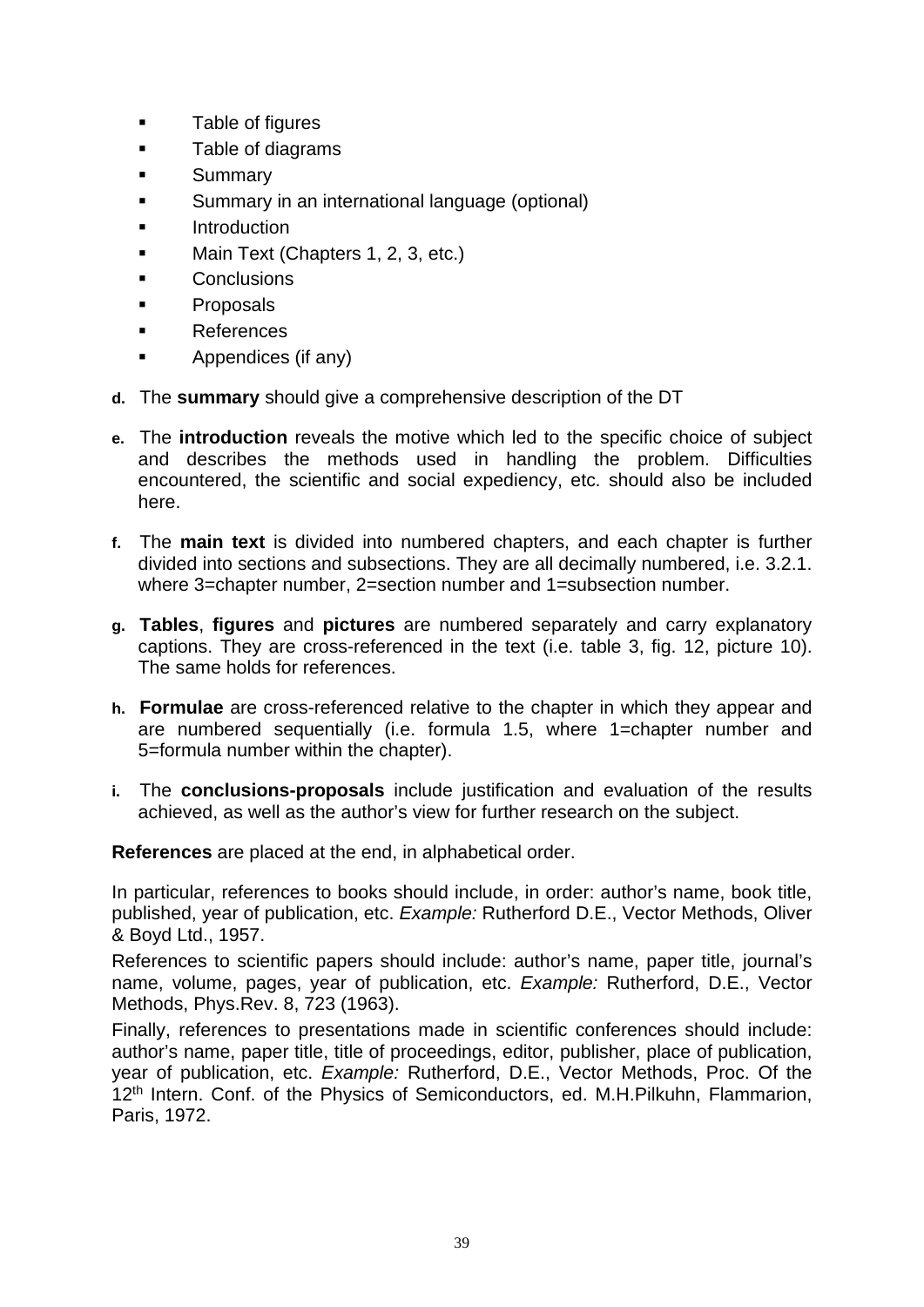#### **Scholarships**

#### **For Undergraduate students**

#### **THOMAIDIS AWARD**

It is granted to the students who obtain the highest mark in each NTUA Department.

#### **KONTODIMOS PRIZE**

It is granted to the students who read for Civil Engineering or Rural & Surveying Engineering with the highest mark in the 9<sup>th</sup> semester

#### **EM. VOUYOUKLAKIS PRIZE**

It is granted to students with the highest mark in the course *Descriptive and Higher Geometry.*

# **GANIOTIS-PAPAGEORGIOU SCHOLARSHIP**

It is granted to the students who originate from Greek islands, who have limited financial means and achieve the highest marks in the national examinations for university entrance, provided that they haven' t got any other scholarship except those offered by the State Scholarship Institution.

# **PAPASTAVROS SCHOLARSHIP**

For students originating from the town of Terpsithea of the Nafpaktos province. If there are no such students, the scholarship goes to students of Greek nationality who have been distinguished in the national examinations for university entrance and have limited funds.

# **DIOMIDIS KOMNINOS PRIZE**

It is granted to the most successful student in the entrance examinations to the NTUA Departments of Civil Engineering, Architecture and Rural & Surveying Engineering.

# **NIKOS KRITIKOS SCHOLARSHIP**

It is granted to students of each NTUA Department who achieve, over two examination periods, the highest mark on all mathematical courses given during the first year of studies at NTUA.

# **ARGYROPOULOS SCHOLARSHIP (in memory of Achilles and Penelopi Argyropoulos**)

It is granted to senior students at the Departments of Civil Engineering or Rural & Surveying Engineering, who originate from Pontos, Asia Minor, and are among the first three students in the course of *Theoretical and Applied Hydraulics* (since the curriculum has changed, the average mark obtained in the courses *Fluid Mechanics* and *Applied Hydraulics* is taken into account instead) over the last two examination periods.